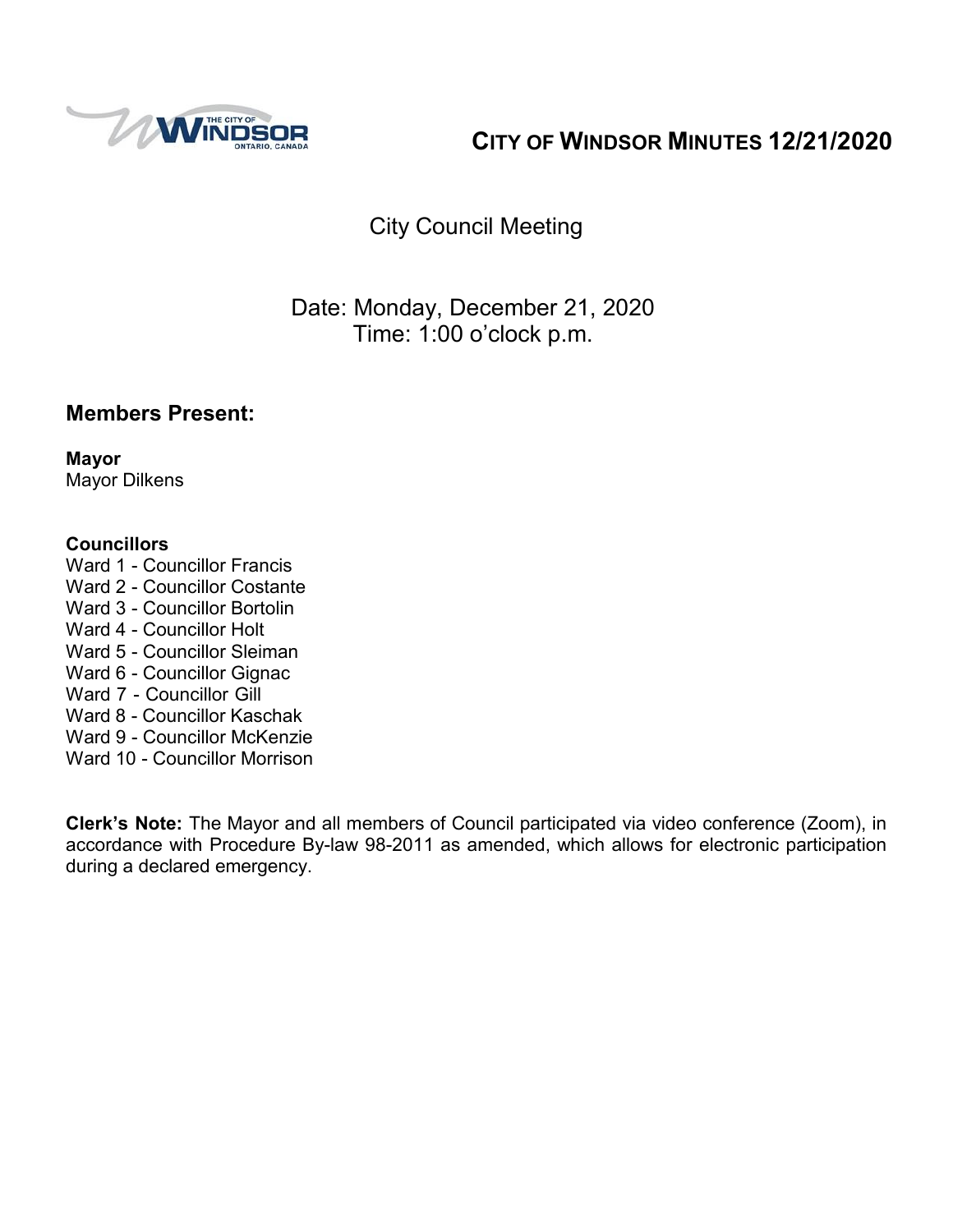# **2. CALL TO ORDER**

The Mayor calls the meeting to order at 1:33 o'clock p.m.

# **3. DISCLOSURE OF PECUNIARY INTEREST AND THE GENERAL NATURE THEREOF**

None disclosed.

# **4. ADOPTION OF THE MINUTES**

### **4.1. Adoption of the Windsor City Council meeting minutes held December 7, 2020**

Moved by: Councillor Francis Seconded by: Councillor Gignac

That the minutes of the meeting of Council held December 7, 2020 **BE ADOPTED** as presented. Carried.

Report Number: SCM 379/2020

# **5. NOTICE OF PROCLAMATIONS**

#### **Flag Raising Ceremony**

"Bangladesh-Canada Association, Windsor Essex (BCAWE) – Celebration of Victory Day in Bangladesh" – held on December 16, 2020

# **6. COMMITTEE OF THE WHOLE**

Moved by: Councillor Holt Seconded by: Councillor Kaschak

That Council do now rise and move into Committee of the Whole with the Mayor presiding for the purpose of dealing with:

(a) communication items;

- (b) consent agenda;
- (c) hearing requests for deferrals, referrals and/or withdrawals of any items of business;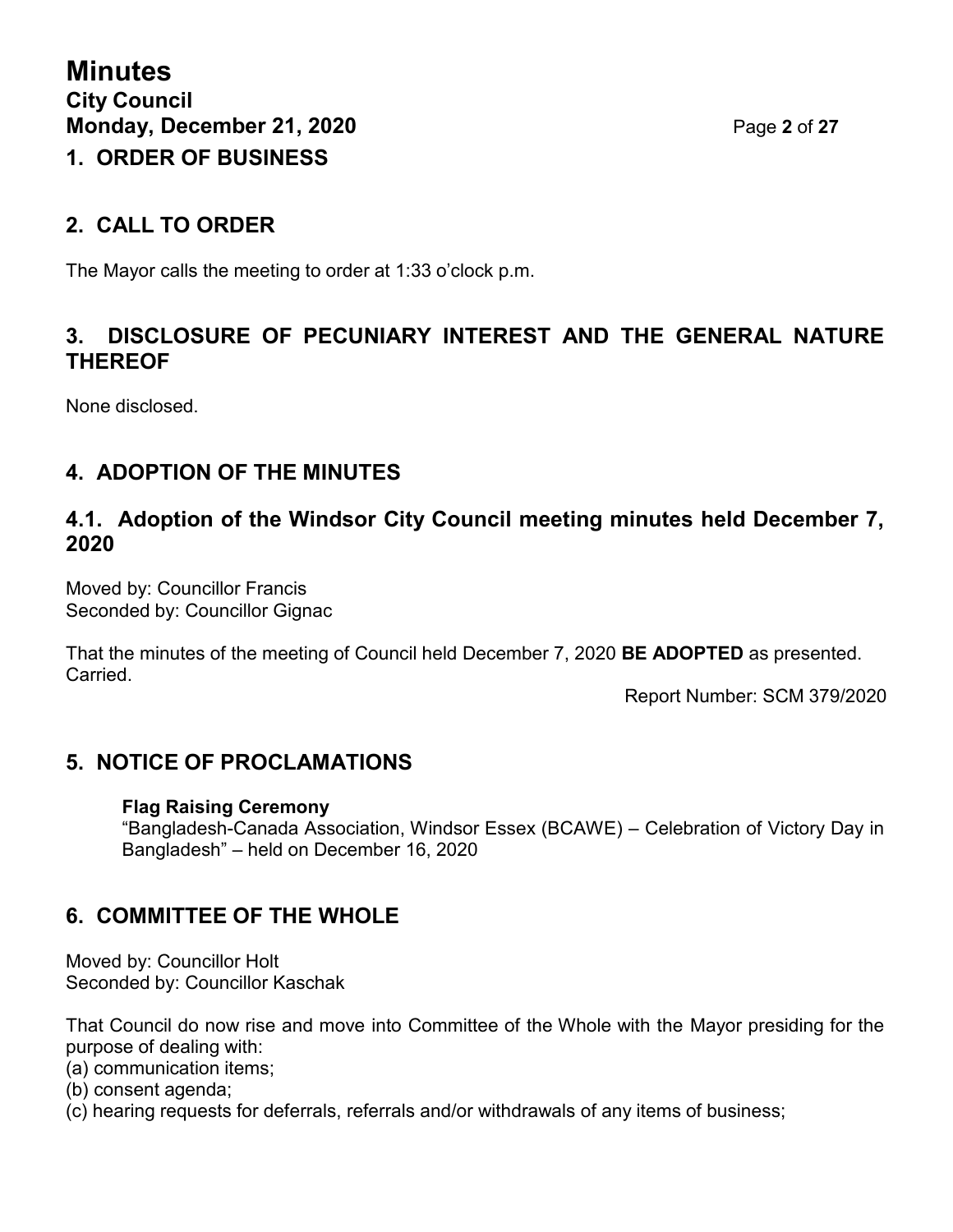# **Minutes City Council Monday, December 21, 2020 Page 3 of 27**

(d) hearing presentations and delegations;

(e) consideration of business items;

(f) consideration of Committee reports:

(g) Report of Special In-Camera Meeting or other Committee as may be held prior to Council (if scheduled); and

(h) consideration of by-law 166-2020 through 173-2020 (inclusive). Carried.

# **7. COMMUNICATIONS INFORMATION PACKAGE**

# **7.1. Correspondence Monday, December 21, 2020**

Moved by: Councillor Gill Seconded by: Councillor McKenzie

Decision Number: CR630/2020

That the following Communication Items 7.1.1, 7.1.2, and 7.1.5 through 7.1.8 (inclusive) as set forth in the Council Agenda **BE REFERRED** as noted, and that Items 7.1.3 and 7.1.4 be dealt with as follows:

**7.1.3 Windsor-Essex Regional Chamber of Commerce is urging the federal government to allow businesses within a 100 km radius from a border crossing to claim the additional 25% rent subsidy previously offered to businesses that have been hardest hit by the pandemic and is asking for support of the City of Windsor on this initiative**

Moved by: Councillor McKenzie Seconded by: Councillor Bortolin

Decision Number: CR631/2020

Whereas the Windsor-Essex Regional Chamber of Commerce released a call for additional rent relief support for the border communities that have been hit hard by the border closure; and,

Whereas businesses in the border region rely significantly on cross-border trade, movement of people and related business opportunities; and,

Whereas for SME's based in the Windsor-Essex region, approximately 25% of revenue is generated through American visitors/tourists; and,

Whereas SME's typically operate with a very small profit margin and losing 25% of business revenue is not sustainable in most cases, and this is true for SME's in border communities; and,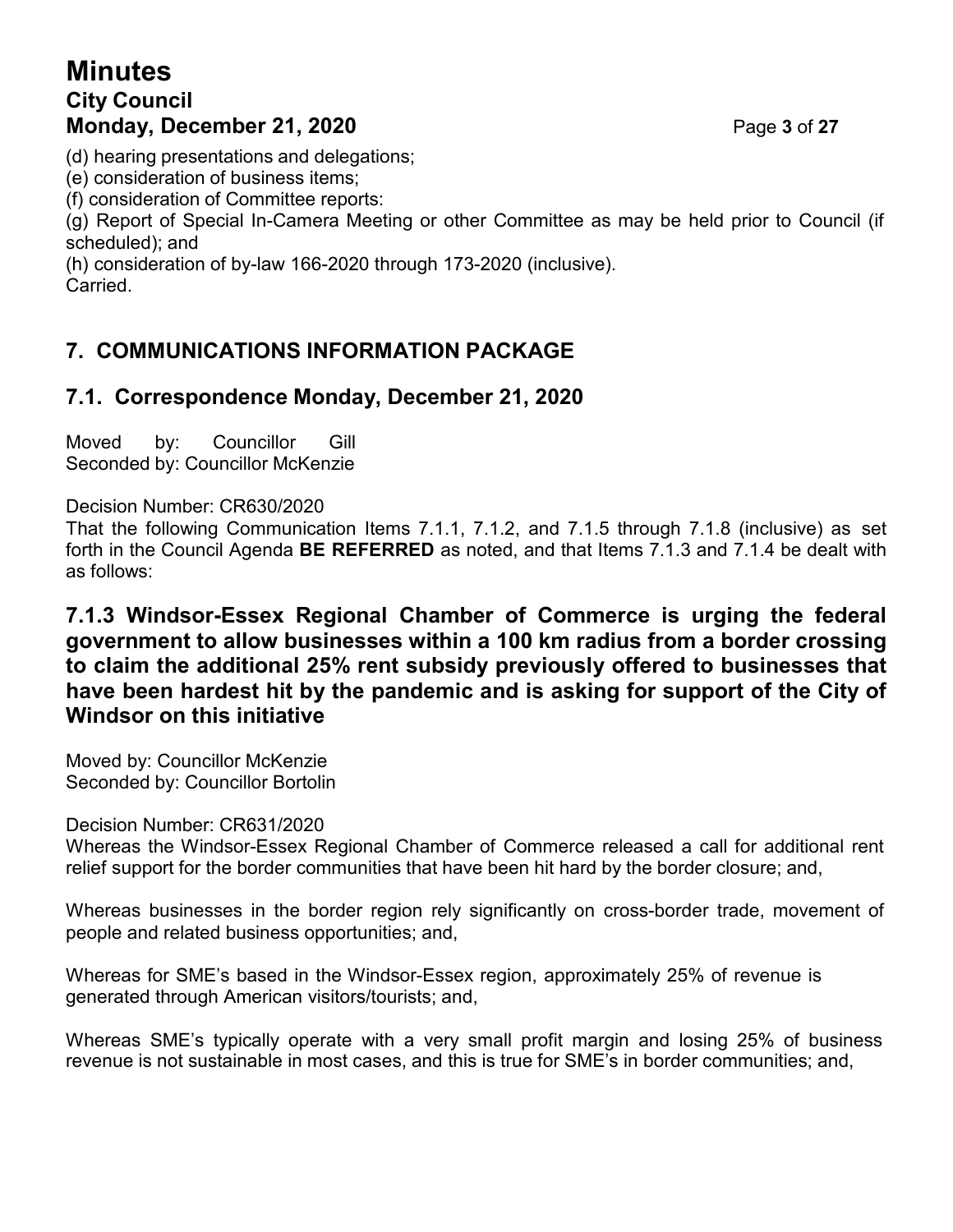# **Minutes City Council Monday, December 21, 2020 Page 4 of 27**

Whereas due to the 8-month long border closure, several SME's have suffered significant business reductions and losses;

Therefore be it resolved that Windsor City Council **PETITION** the federal government to allow Canadian businesses within a 100 km radius from a border crossing to claim the additional 25% rent subsidy previously offered to businesses that have been hardest hit by the pandemic, which will go a long way in supporting many of these SME's that are on the brink of closing. Carried.

Clerk's File: GM2020

#### **7.1.4 The DWBIA is asking for support as they request the Premier of Ontario and Chief Medical Officer of Health to take immediate steps to protect local businesses**

Moved by: Councillor Bortolin Seconded by: Councillor Kaschak

Decision Number: CR632/2020

That Windsor City Council **SUPPORT** the Downtown Windsor Business Improvement Association's request of the Government of Ontario and the Chief Medical Officer of Health to take immediate steps to protect local businesses by:

- 1. Ensuring any closure orders due to Covid-19 maximize the ability of small businesses to continue to operate;
- 2. Utilizing tools such as restrictions on number of customers based on physical space, mask use and social distancing (rather than arbitrary definitions of 'essential goods or services' or arbitrary numbers of customers) to determine how businesses can continue to operate;
- 3. Limiting the definitions of 'essential goods or services' as narrowly as possible to ensure that small businesses may continue to operate; and,
- 4. Applying any definition of 'essential goods or services' to all businesses, including big box retail, and forbidding big box or other department stores models from selling any goods or services which cannot be sold by small retail or specialty stores.

Carried.

Clerk's File: GM2020 & MH/13786

| No.   | Sender                 | Subject                                                                                                                                                               |  |
|-------|------------------------|-----------------------------------------------------------------------------------------------------------------------------------------------------------------------|--|
| 7.1.1 | <b>County of Essex</b> | Removal of Windsor International Airport from NAV<br>Canada Closure list<br>Chief Executive Officer, Your Quick Gateway<br>(Windsor) Inc.<br>MTR/13993<br>Note & File |  |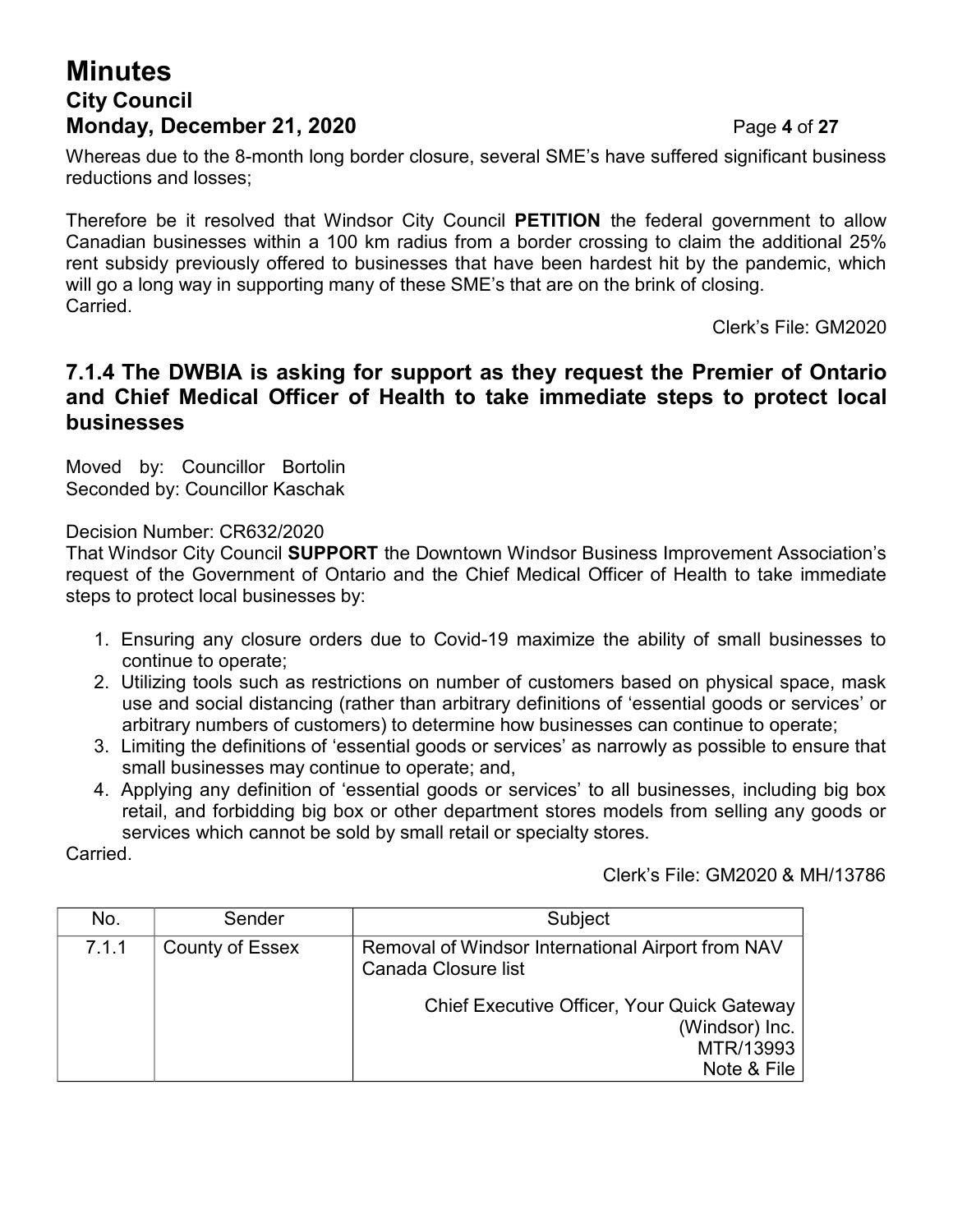# **Minutes City Council Monday, December 21, 2020** Page **5** of **27**

| No.   | Sender                                                                           | Subject                                                                                                                                                                                                                                                                                                                                                  |
|-------|----------------------------------------------------------------------------------|----------------------------------------------------------------------------------------------------------------------------------------------------------------------------------------------------------------------------------------------------------------------------------------------------------------------------------------------------------|
| 7.1.2 | <b>Windsor Parade</b><br>Corporation Board of<br><b>Directors</b>                | Letter thanking the City of Windsor for their<br>sponsorship of the 52 <sup>nd</sup> Annual Windsor Santa<br><b>Claus Parade</b>                                                                                                                                                                                                                         |
|       |                                                                                  | Mayor's Office<br>Commissioner, Parks, Recreation, Culture and<br><b>Corporate Facilities</b><br><b>Windsor Police Services</b><br>APR2020<br>Note & File                                                                                                                                                                                                |
| 7.1.3 | Windsor-Essex<br>Regional Chamber of<br>Commerce                                 | Windsor-Essex Regional Chamber of Commerce is<br>urging the federal government to allow businesses<br>within a 100 km radius from a border crossing to<br>claim the additional 25% rent subsidy previously<br>offered to businesses that have been hardest hit by<br>the pandemic and is asking for support of the City of<br>Windsor on this initiative |
|       |                                                                                  | Chief Financial Officer / City Treasurer<br>GM2020<br><b>COUNCIL DIRECTION REQUESTED, otherwise</b><br>Note & File                                                                                                                                                                                                                                       |
| 7.1.4 | Downtown Windsor<br><b>Business</b><br>Improvement<br><b>Association (DWBIA)</b> | The DWBIA is asking for support as they request<br>the Premier of Ontario and Chief Medical Officer of<br>Health to take immediate steps (included in letter) to<br>protect local businesses                                                                                                                                                             |
|       |                                                                                  | <b>City Solicitor</b><br>Chief Financial Officer / City Treasurer<br>GM2020 & MH/13786<br>COUNCIL DIRECTION REQUESTED, otherwise<br>Note & File                                                                                                                                                                                                          |
| 7.1.5 | Manager of Urban<br>Design                                                       | Site Plan Approval, Javed Ali, 2139 Huron Church<br>Rd., Gas Bar & Restaurant                                                                                                                                                                                                                                                                            |
|       |                                                                                  | ZS/13990<br>Note & File                                                                                                                                                                                                                                                                                                                                  |
| 7.1.6 | Manager of Urban<br>Design                                                       | Site Plan Approval, City of Windsor, 8787 McHugh<br>St., Modifications to Parking Lot E & addition to<br>Parking Lot G                                                                                                                                                                                                                                   |
|       |                                                                                  | ZS/13994<br>Note & File                                                                                                                                                                                                                                                                                                                                  |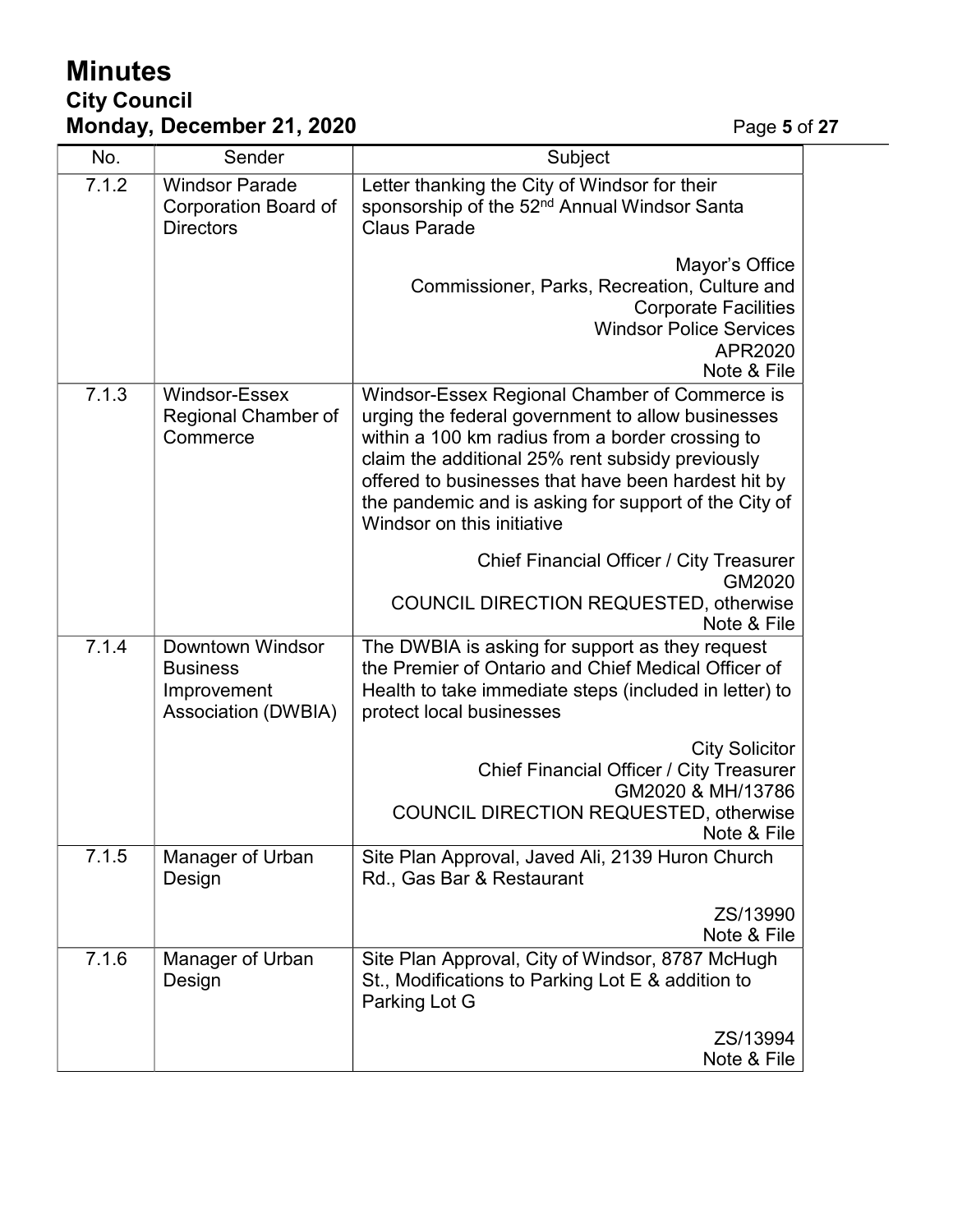# **Minutes City Council Monday, December 21, 2020 Page 6** of 27

| No.                  | Sender                                       | Subject                                                                                                                                                                            |  |
|----------------------|----------------------------------------------|------------------------------------------------------------------------------------------------------------------------------------------------------------------------------------|--|
| 7.1.7                | Manager of Urban<br>Design                   | Site Plan Approval, Scott Woodall, 1521 Pierre<br>Ave., Multi Residential - Triplex                                                                                                |  |
|                      |                                              | ZS/14002<br>Note & File                                                                                                                                                            |  |
| 7.1.8                | City<br>Planner/Executive<br><b>Director</b> | Application for Zoning Amendment, Rosati<br>Construction Inc., 255 Cabana Rd. E., Proposed<br>development of a 3-storey, 18 unit apartment<br>building and associated parking area |  |
| $\sim$ $\sim$ $\sim$ |                                              | ZP/14000<br>Note & File                                                                                                                                                            |  |

Carried.

Report Number: CMC 21/2020

# **8. CONSENT AGENDA**

#### **8.1. Endorsement of Thom Hunt as the Regional Planning Commissioner of Ontario Chair, City Wide**

Moved by: Councillor Morrison Seconded by: Councillor Sleiman

Decision Number: CR633/2020 That Thom Hunt, MCIP, RPP, City Planner, **BE APPROVED** to participate as Chair of the Regional Planning Commissioners of Ontario (RPCO) for a (3) year term in accordance with Council Resolution 1211/85. Carried.

> Report Number: CM 29/2020 Clerk's File: SPL2020

#### **8.2. Increased Funding for Additional Staffing at Huron Lodge due to Case Mix Index - City Wide**

Moved by: Councillor Morrison Seconded by: Councillor Sleiman

Decision Number: CR634/2020

That the report from the Executive Director/Administrator of Huron Lodge Long-Term Care Home **BE RECEIVED** for information; and further,

That City Council **APPROVE** the establishment of 14 FTE positions within the Huron Lodge staff complement; and further,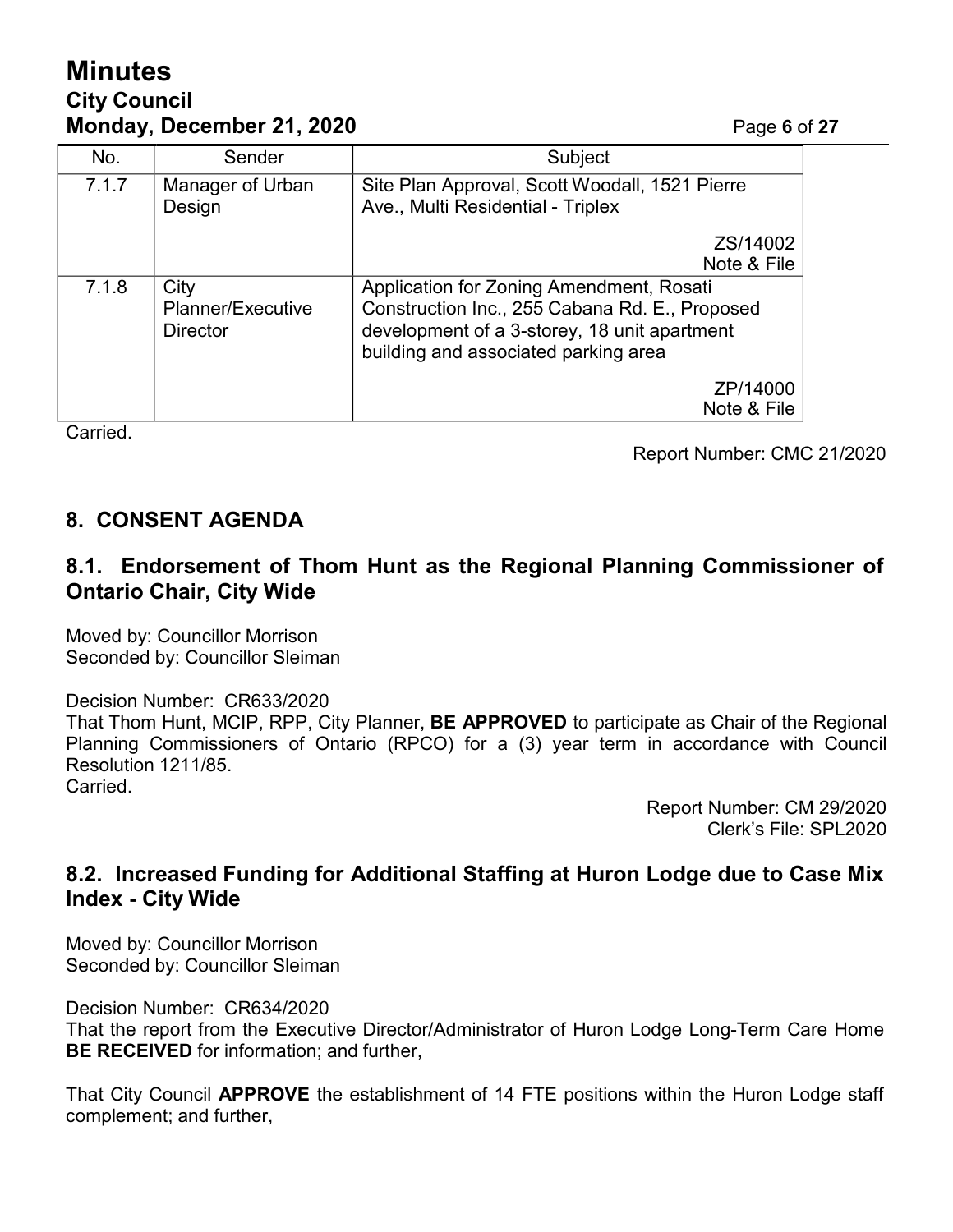# **Minutes City Council Monday, December 21, 2020 Page 7 of 27**

That City Council **APPROVE** the salaries and other related staffing costs to be fully funded from the \$1,075,000 provided by the Ministry of Long-term Care. Carried.

> Report Number: C 240/2020 Clerk's File: AS2020

### **8.3. Exemption to Noise By-law 6716 for Nighttime Construction Work - Grand Marais Road East and Central Avenue - Wards: 1 & 5**

Moved by: Councillor Morrison Seconded by: Councillor Sleiman

Decision Number: CR635/2020

- I) That the following exemption requests to the provisions of the Noise By-law 6716 (as amended), **BE GRANTED**:
	- *a. Specific exemption request***:**

The Public Works Department of the City of Windsor is requesting a noise by-law exemption for the time periods for the operation of construction equipment as dictated by the City of Windsor **By-Law No. 6716** in order to allow 24/7 construction work.

#### *b. Scope of Exemption***:**

The project limits are located in the City of Windsor at the intersection of Grand Marais Road East and Central Avenue (Central Avenue Culvert) and from the cul-de-sac on Havens Drive to the CSP Storm water sewer outlet to the Wolfe Drain located at the border of the City of Windsor and the Herb Gray Parkway.

#### *c. Duration of Exemption***:**

This Noise By-Law Exemption is requested for the dates commencing on January 11, 2021 and continuous through February 12, 2021.

Carried.

Report Number: C 239/2020 Clerk's File: SW2020

### **8.4. Minutes of the International Relations Committee of its meeting held September 24, 2020**

Moved by: Councillor Morrison Seconded by: Councillor Sleiman

Decision Number: CR636/2020

That the minutes of the International Relations Committee of its meeting held September 24, 2020 **BE RECEIVED** for information.

**Carried** 

Report Number: SCM 344/2020 & SCM 305/2020 Clerk's File: MB2020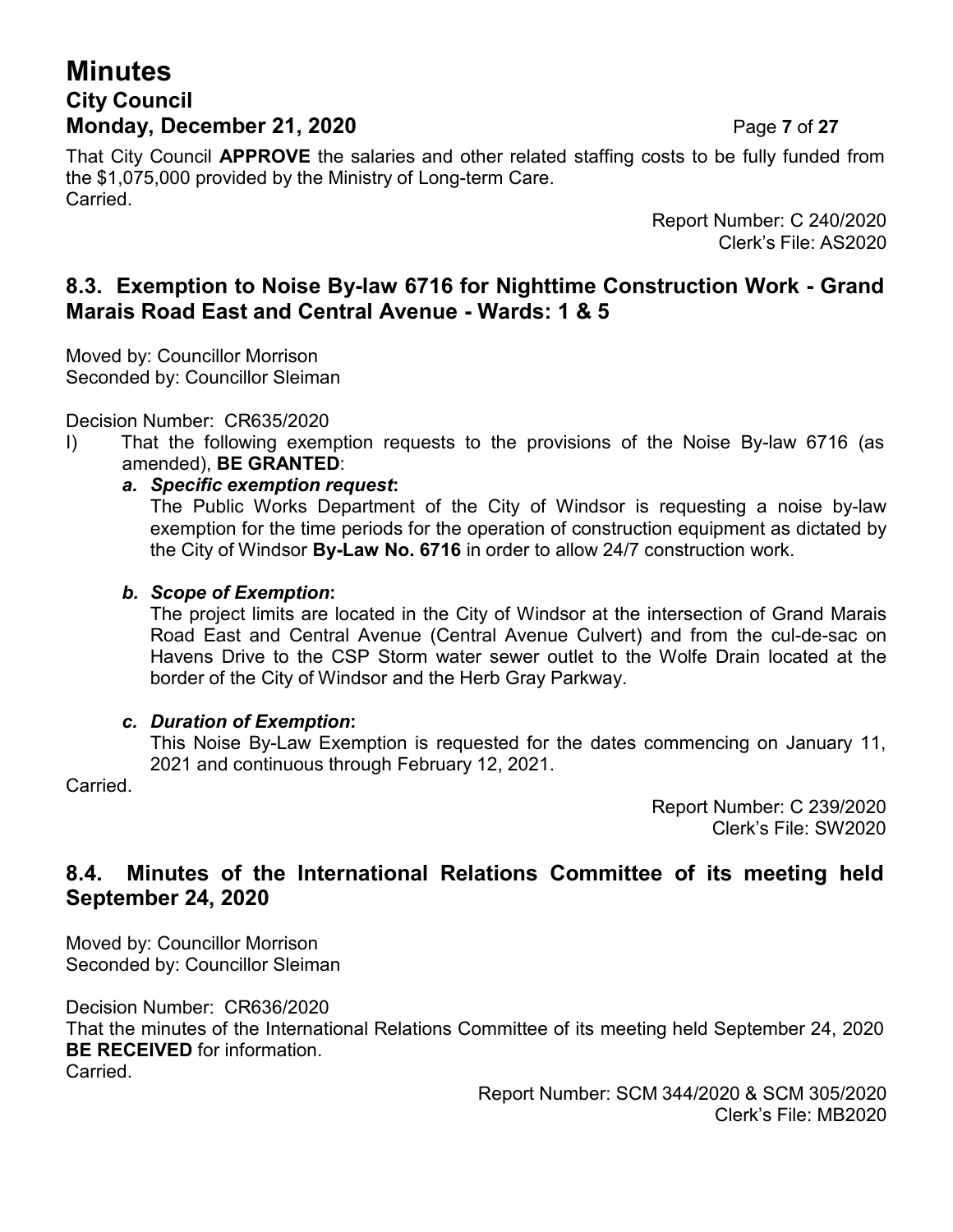# **Minutes City Council Monday, December 21, 2020 Page 8 of 27**

# **8.5. Windsor Municipal Heritage Register Update (City-wide)**

Moved by: Councillor Morrison Seconded by: Councillor Sleiman

Decision Number: CR637/2020 DHSC 216

- I. That the following 29 properties of cultural heritage value or interest **BE ADDED** to the Windsor Municipal Heritage Register:
	- 2675 Riverside Drive West Christian Brothers La Salle Hall c.1943 Neo-Tudor Revival and Arts and Craft – Sandwich
	- 2585 Riverside Drive West W. T. Piggott House/ Canterbury College Becket House c.1922 – Double bay windows and dormers – Sandwich
	- 2559 Riverside Drive West Canterbury College Anselm House c.1938 Tudor Revival – Sandwich
	- 2461 Riverside Drive West House 1923 Craftsman Sandwich
	- 2285 Riverside Drive West House c.1946 Stone Cottage Sandwich
	- 290 Vista Place Apartment 1927 Vernacular with prairie style elements Sandwich
	- 197 Sunset Avenue John Stuart House c.1922 Colonial Revival Sandwich
	- 223 Sunset Avenue Kamen House c.1922 Craftsman; Two-and-half storey **Sandwich**
	- 238 Sunset Avenue House c.1914 Craftsman Style Sandwich
	- 160 California L. McGill Allan House c.1922 Prairie Style; Stucco Sandwich
	- 181 California Henry T. W. Ellis House c.1922 Colonial Revival Sandwich
	- 160 Askin Avenue House c.1912 Colonial Revival Sandwich
	- 181 Askin Avenue McIntire House c.1923 Dutch Colonial Revival Sandwich
	- 237 Askin Avenue Apartment 1924 shallow "H" plan with center entrance **Sandwich**
	- 2311 University Avenue West Mason House 1923– Craftsman Sandwich
	- 150 Randolph Place Loikrec-Adelman House 1924– Prairie Style Sandwich
	- 257 Randolph Place House 1924 Craftsman Sandwich
	- 953-959 Drouillard Road East Windsor Auto Part/Essex Linen Supply– c1950, 1955 Commercial two storey building with one storey addition – Ford City
	- 993 Drouillard Road Temple Hotel/Tavern– c1920-1930s– Commercial two storey buildings– Ford City
	- 994-998 Drouillard Road Dubensky Building– c1931– Commercial two storey building– Ford City
	- 1000 Drouillard Road Moodrey Building– 1924– Commercial Building– Ford City
	- 1009 1021 Drouillard Rd –Marigold Hotel c1924– Commercial Building Ford City
	- 1078 1080 Drouillard Rd –Commercial Building c1929– Variegated Brick-two storey Ford City
	- 1082 1086 Drouillard Rd –Commercial Building c1942– Red Brick-two storey Ford City
	- 284 Cameron Avenue Alicia Mason Vocational School– 1963 Mid-Century; Institution – Core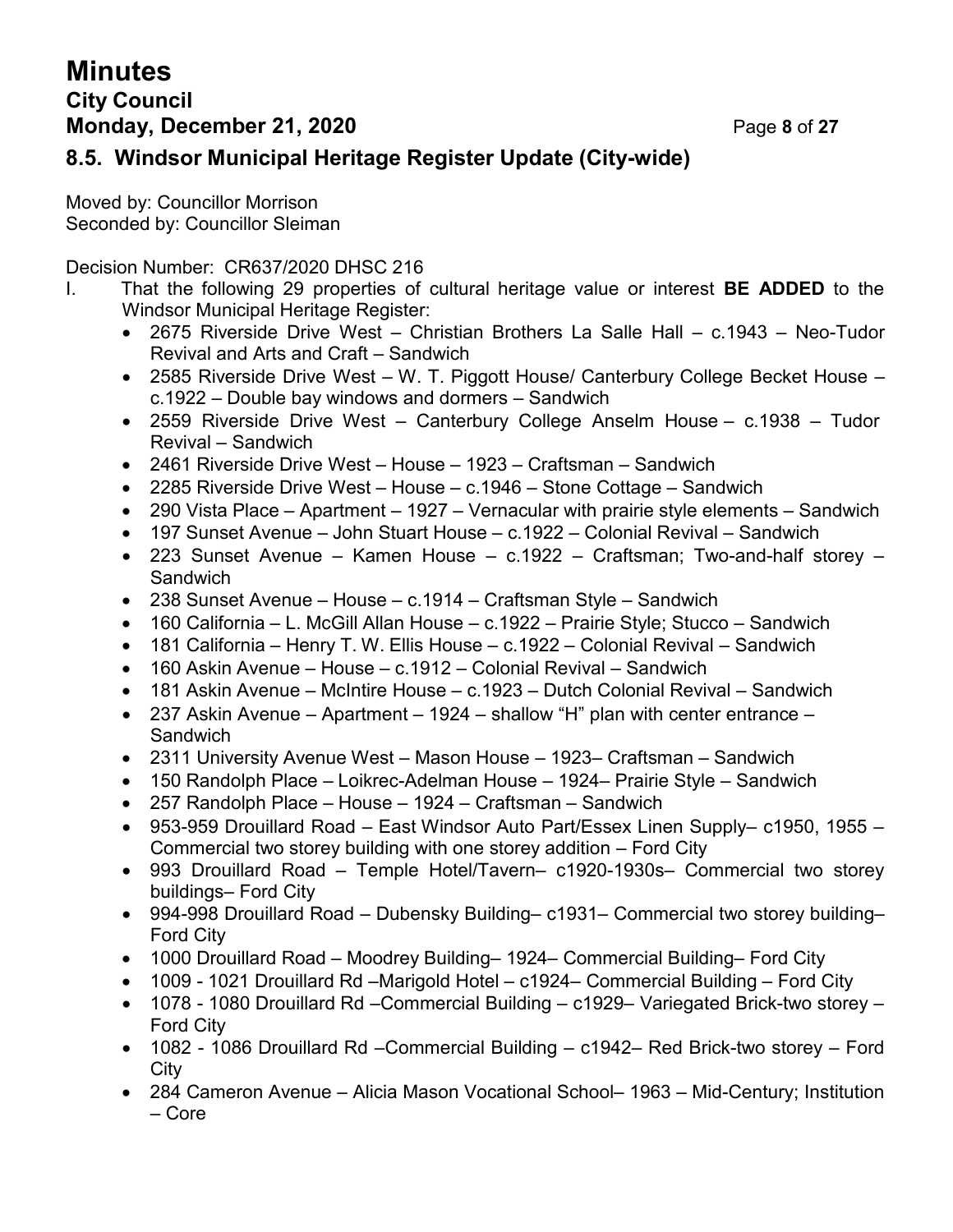# **Minutes**

# **City Council**

# **Monday, December 21, 2020 Page 9 of 27**

- 305 Janette Avenue Dr. U. Durocher Residence & Office 1913 Foursquare **Windsor**
- 415 Matthew Brady Boulevard Ryancrete Model Home 1950 Concrete House Riverside
- 432 Granada Avenue The "Granville", Detroit Free Press Model Home 1929 Trace & Diehl Architect– S. Windsor
- Peche Island Hiram Walker Peche Island Ruins c.1888 Hiram Walker Peche Island Summer Residence– Detroit River
- II. That the following properties of cultural heritage value or interest **BE CLARIFIED AND CONSOLIDATED** on the Windsor Municipal Heritage Register:
	- Various Streets Walkerville Stone Curbs c1885 Walkerville streetscape **Walkerville** 
		- o 400-500 blocks Kildare Road
		- o 1800-1900 blocks Brant Street
		- o 2000 block Assumption Street
		- o 2000 block Brant Street
		- o 300 block Chilver Road
	- Various Sites Walkerville– Sidewalk Slabs c1905 Walkerville streetscape **Walkerville** 
		- o Southeast corner Tuscarora Street and Monmouth Road
		- o Southwest corner Tuscarora Street and Monmouth Road
		- o Northeast corner Tuscarora Street and Argyle Road
		- o Northwest corner Tuscarora Street and Argyle Road
		- o Southeast corner St. Mary's Gate and Kildare Road
		- o Northeast corner Tuscarora Street and Devonshire Road
		- o Northwest corner Tuscarora Street and Devonshire Road
		- o Southwest corner Tuscarora Street and Devonshire Road
		- o Southeast corner Tuscarora Street and Kildare Road
		- o Northwest corner Tuscarora Street and Kildare Road
		- o Southwest corner Tuscarora Street and Kildare Road
		- o Southeast corner Tuscarora Street and Chilver Road
		- o Northeast corner Tuscarora Street and Chilver Road
		- o Northeast corner Chilver Road and Tuscarora Street
- III. That the following 2 structures **BE RETAINED** on the Windsor Municipal Heritage Register:
	- 1860 Chandler Rd former St. Bernard School Wall 1930 (reconstructed 2019) original Arch. Albert J. Lothian- Ford City
	- 350 City Hall Sq W former City Hall Square Stone Wall–1957 (to be reconstructed in the future)– Stone Wall Inscription; original Arch.Sheppard & Masson –Core
- IV. That the following property **BE REMOVED** from the Windsor Municipal Heritage Register:
	- 3857 Riverside Dr E– Robert Barr House "Inn on the River"– c1890– Local Vernacular– Ford City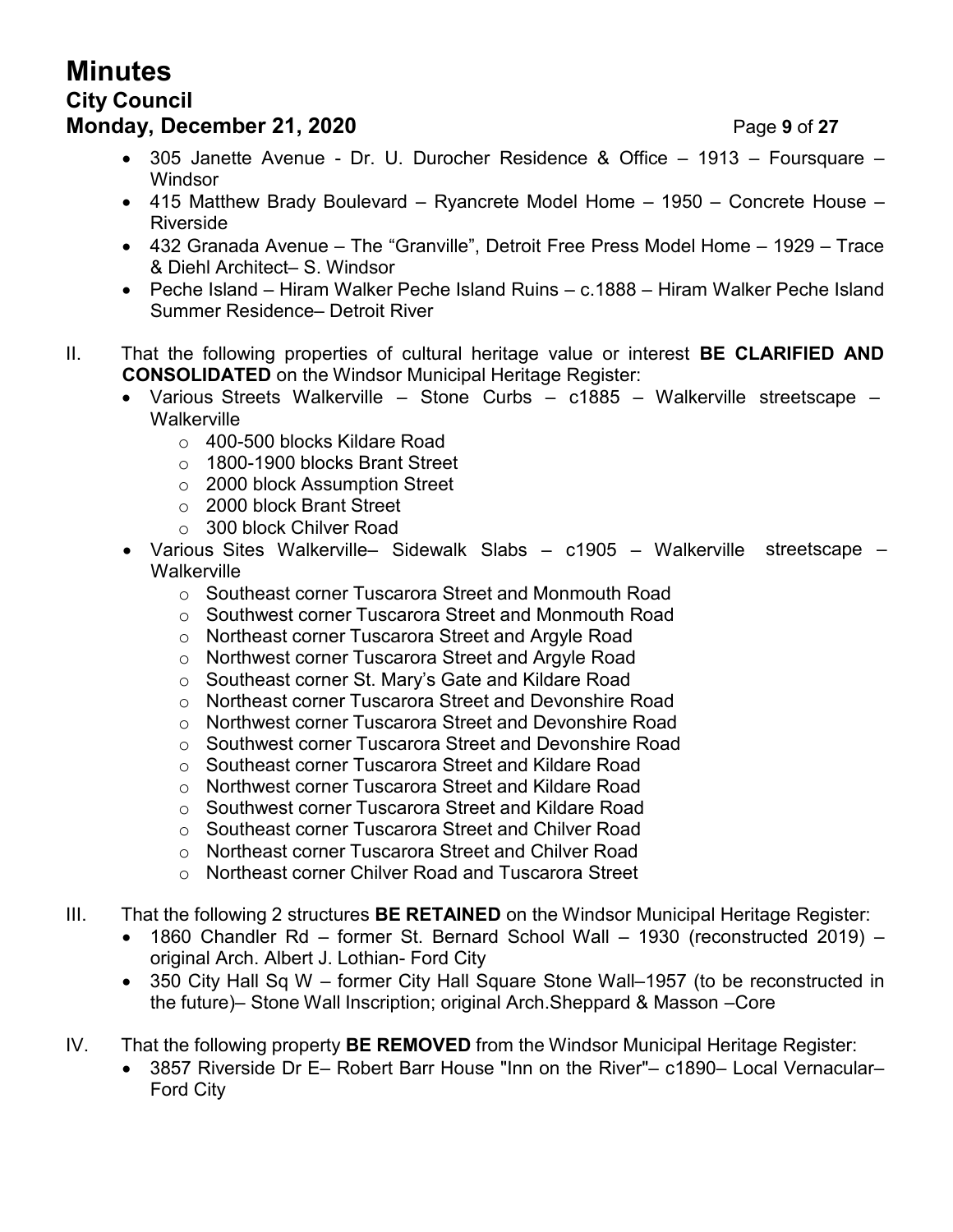# **Minutes City Council Monday, December 21, 2020 Page 10 of 27**

V. That the following two municipal properties **NOT BE INCLUDED** at this time to allow additional time for administration to discuss infrastructure improvements:

- Drouillard Road/Wyandotte Street East Drouillard Road/Wyandotte Underpass- 1931 Concrete and Steel Beam Structure - Ford City
- 165 Goyeau Avenue Chatham Goyeau Parking Garage 1964 -Double Helix Parking Garage – Core

Carried.

Report Number: SCM 336/2020 & S 145/2020 Clerk's File: MBA2020

# **8.6. Essex-Windsor Solid Waste Authority Regular Board Meeting Minutes of meeting held September 15, 2020**

Moved by: Councillor Morrison Seconded by: Councillor Sleiman

Decision Number: CR638/2020 ETPS 791 That the minutes of the Essex-Windsor Solid Waste Authority (EWSWA) of its Regular Board meeting held September 15, 2020 **BE RECEIVED**. Carried.

Report Number: SCM 352/2020 & SCM 292/2020 Clerk's File: MB2020

### **8.7. Essex-Windsor Solid Waste Authority Regular Board Meeting Minutes - October 6, 2020**

Moved by: Councillor Morrison Seconded by: Councillor Sleiman

Decision Number: CR639/2020 ETPS 792 That the minutes of the Essex-Windsor Solid Waste Authority (EWSWA) of its Regular Board meeting held October 6, 2020 **BE RECEIVED**. Carried.

> Report Number: SCM 353/2020 & SCM 329/2020 Clerk's File: MB2020

# **8.9. Minutes of the Town & Gown Committee of its meeting held October 1, 2020**

Moved by: Councillor Morrison Seconded by: Councillor Sleiman Decision Number: CR641/2020 ETPS 794 That the minutes of the Town & Gown Committee of its meeting held October 1, 2020 **BE RECEIVED**. Carried.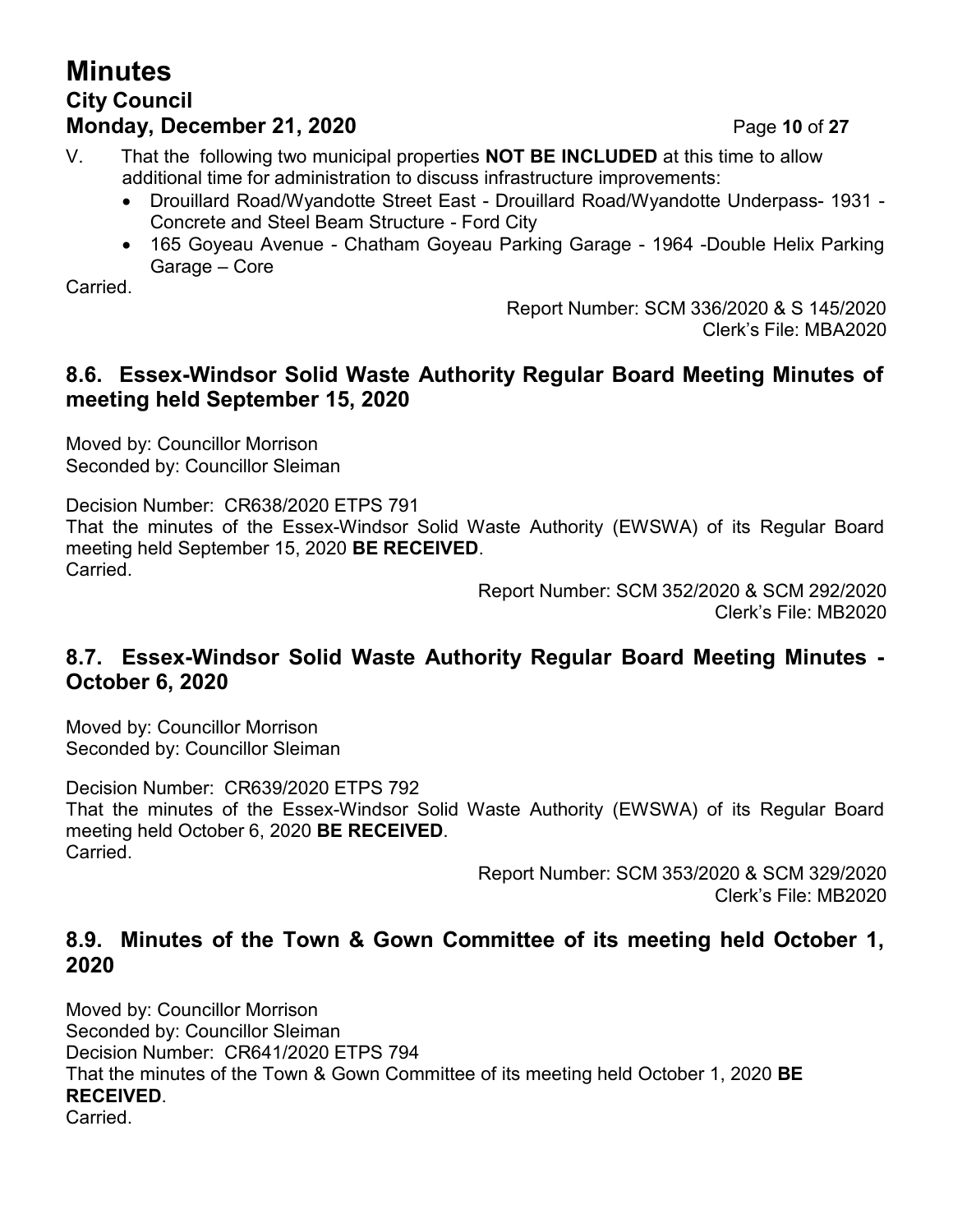**Minutes City Council**

**Monday, December 21, 2020 Page 11 of 27** Report Number: SCM 355/2020 & SCM 321/2020 Clerk's File: MB2020

#### **8.10. Administrative Report under the Delegation of Authority – 4369, 4375, 4381, 4387 and 4393 Spago Crescent – Fence and Shed Encroachments, Ward 9**

Moved by: Councillor Morrison Seconded by: Councillor Sleiman

Decision Number: CR642/2020 ETPS 796

That the request by the owners of the properties at 4369, 4375, 4381, 4387 and 4393 Spago Crescent, identified on PLAN 12M434 LOTS 43-39; to permit fence and shed encroachments into the Sixth Concession Road right-of-way, as shown on attached Drawing C-3591, **BE APPROVED;** and,

That the following requirements **SHALL BE AGREED UPON** by the applicants, in addition to the general requirements of an encroachment agreement:

- (i) The Licensee further covenants and agrees to indemnify the City of any damage to the encroaching objects due to the maintenance of the 5<sup>th</sup> Concession Drain.
- (ii)The Licensee further covenants and agrees to assume the responsibility and to pay for any additional costs or charges which the Corporation, EnWin Utilities Ltd., The Windsor Utilities Commission, Union Gas Limited, Cogeco Cable Systems Inc. or Bell Canada, and their respective successors and assigns, may reasonably incur in the future drain maintenance work by reason of such encroachment and the payment of such costs may, in the discretion of the Corporation, be enforced in the same manner as property taxes payable in respect of the Schedule "A" lands.

Carried.

Report Number: SCM 357/2020 & S 158/2020 Clerk's File: SAA2020

#### **8.11. Response to CQ9-2019 Practices and Procedures for Sidewalk Repairs - City Wide**

Moved by: Councillor Morrison Seconded by: Councillor Sleiman

Decision Number: CR643/2020 ETPS 797

That the report of the Engineer I, dated November 6, 2020, entitled "Response to CQ9-2019 Practices and Procedures for Sidewalk Repairs – City Wide" **BE RECEIVED** by Council for information. **Carried**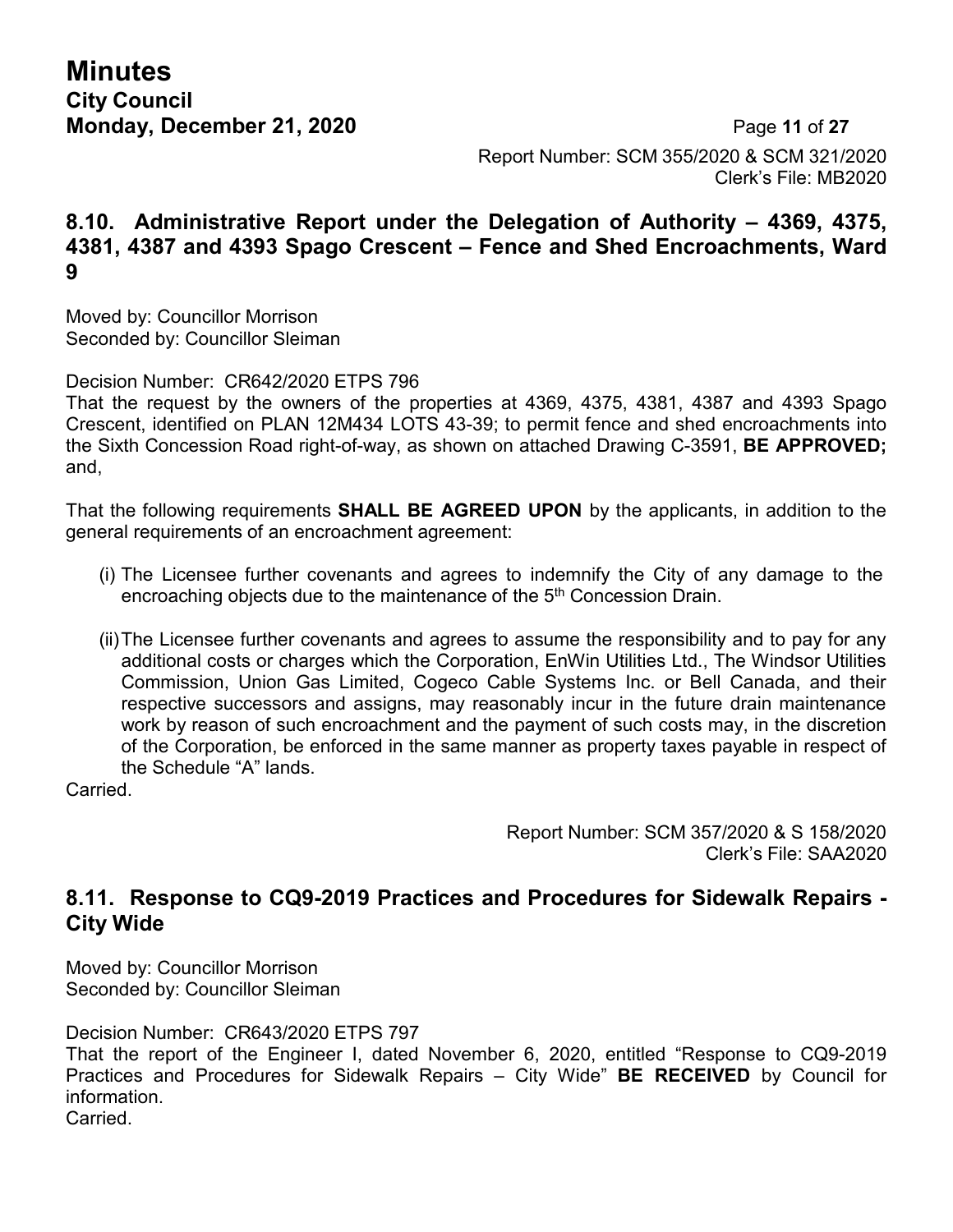**Monday, December 21, 2020 Page 12 of 27** Report Number: SCM 358/2020 & S 161/2020 Clerk's File: SW2020

#### **8.12. Specialized Transit - City Wide**

Moved by: Councillor Morrison Seconded by: Councillor Sleiman

Decision Number: CR644/2020 ETPS 799

That the Environment, Transportation & Public Safety Standing Committee sitting as the Transit Windsor Board of Directors and City Council:

- I. **DIRECT ADMINISTRATION** to re-negotiate an agreement with Handi-Transit; and,
- II. That the Chair of the Transit Windsor Board of Directors and the Executive Director of Transit Windsor **BE AUTHORIZED** to sign a contract with Handi-Transit satisfactory in form to the City Solicitor, in financial content to the City Treasurer, and in technical content to the City Engineer; and,

III. That Administration **BE DIRECTED** to conduct a service review every three (3) years. Carried.

Report Number: SCM 360/2020 & S 149/2020 Clerk's File: MT2020

### **8.13. The Contributory Pension Plan for Employees of Transit Windsor - Plan Amendment - City Wide**

Moved by: Councillor Morrison Seconded by: Councillor Sleiman

Decision Number: CR645/2020 ETPS 800 That the Environment, Transportation and Public Safety Standing Committee, sitting as the Transit Windsor Board of Directors, and City Council:

- I. **APPOINT** Michael Duval, Operations Coordinator of Transit Windsor, as Committee Chair of the Contributory Pension Plan for Employees of Transit Windsor; and,
- II. That Patrick Delmore **BE APPOINTED** as a Retired Participant of the Contributory Pension Plan for Employees of Transit Windsor; and,
- III. That the Deputy Treasurer of Financial Accounting of the City of Windsor be **APPROVED** to assume the duties of the Plan Administrator for the Contributory Pension Plan for Employees of Transit Windsor.

Carried.

Report Number: SCM 362/2020 & S 159/2020 Clerk's File: MT2020 & AS2020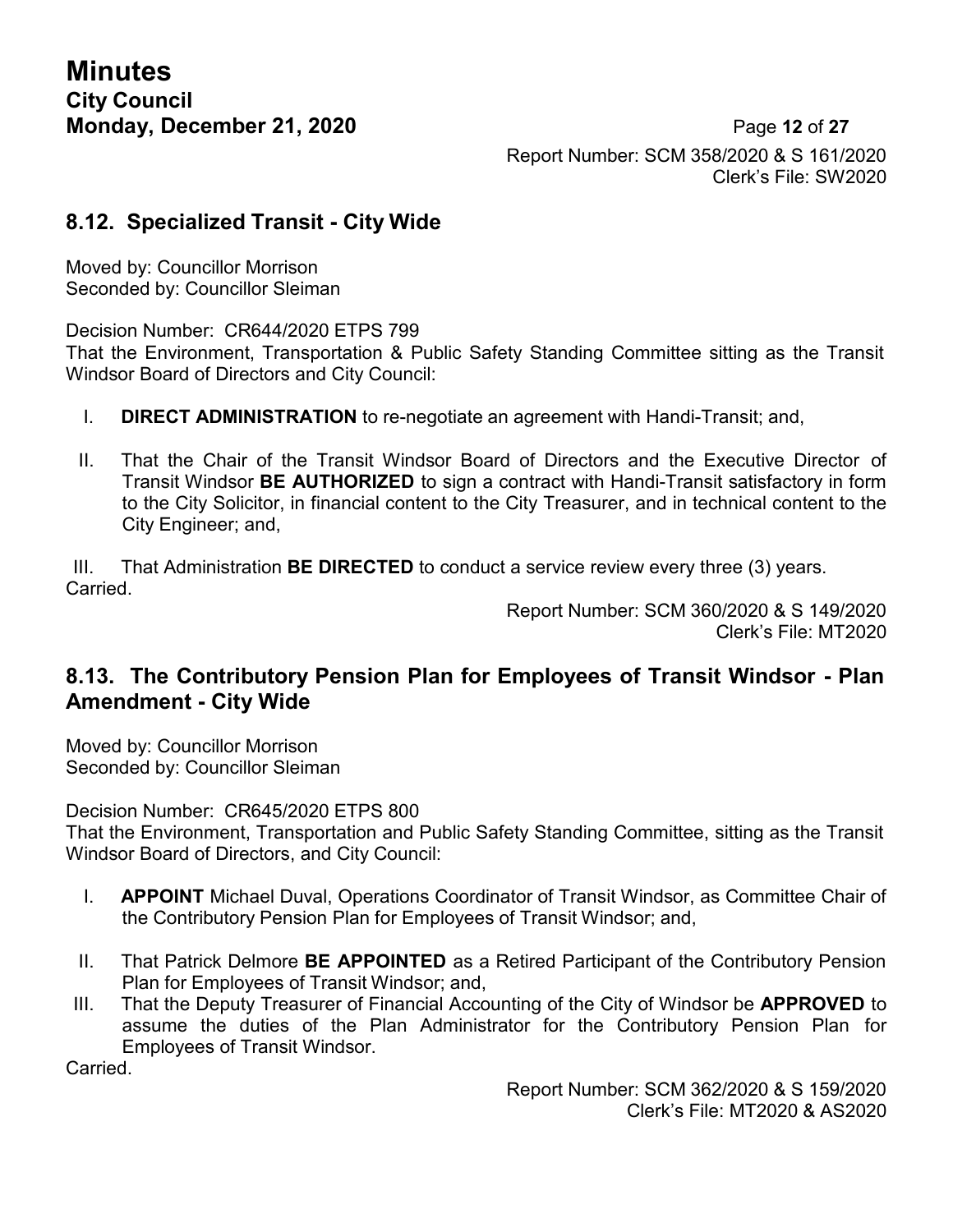# **Minutes**

# **City Council Monday, December 21, 2020 Page 13 of 27**

**8.14. Advertising Agreement Between Transit Windsor and 1333988 Ontario Inc. o/a Streetseen Media - City Wide**

Moved by: Councillor Morrison Seconded by: Councillor Sleiman

Decision Number: CR646/2020 ETPS 801

That the Environment, Transportation & Public Safety Standing Committee sitting as the Transit Windsor Board of Directors and City Council:

- I. **APPROVE** the waiving of transit revenue fees from a contract with Streetseen Media Inc. for the months of April, May, June and July 2020; and,
- II. **APPROVE** an amendment to an existing contract with Streetseen Media Inc.; and,
- III. That the Chair of the Transit Windsor Board of Directors and the Executive Director of Transit Windsor **BE AUTHORIZED** to execute the amended agreement for the provision of soliciting and placing advertising in and on all transit buses owned or operated by Transit Windsor, until December 31, 2022, with the option to renew for an additional two (2) years, satisfactory in form to the City Solicitor, in financial content to the City Treasurer, and in technical content to the City Engineer.

Carried.

Report Number: SCM 363/2020 & S 160/2020 Clerk's File: MT2020

### **8.15. Minutes of the Committee of Management for Huron Lodge of its meeting held September 17, 2020**

Moved by: Councillor Morrison Seconded by: Councillor Sleiman

Decision Number: CR647/2020 CSPS 123 That the minutes of the Committee of Management for Huron Lodge of its meeting held September 17, 2020 **BE RECEIVED**. Carried.

> Report Number: SCM 366/2020 & SCM 276/2020 Clerk's File: MB2020

#### **8.16. Minutes of the Diversity Committee of its meeting held September 29, 2020**

Moved by: Councillor Morrison Seconded by: Councillor Sleiman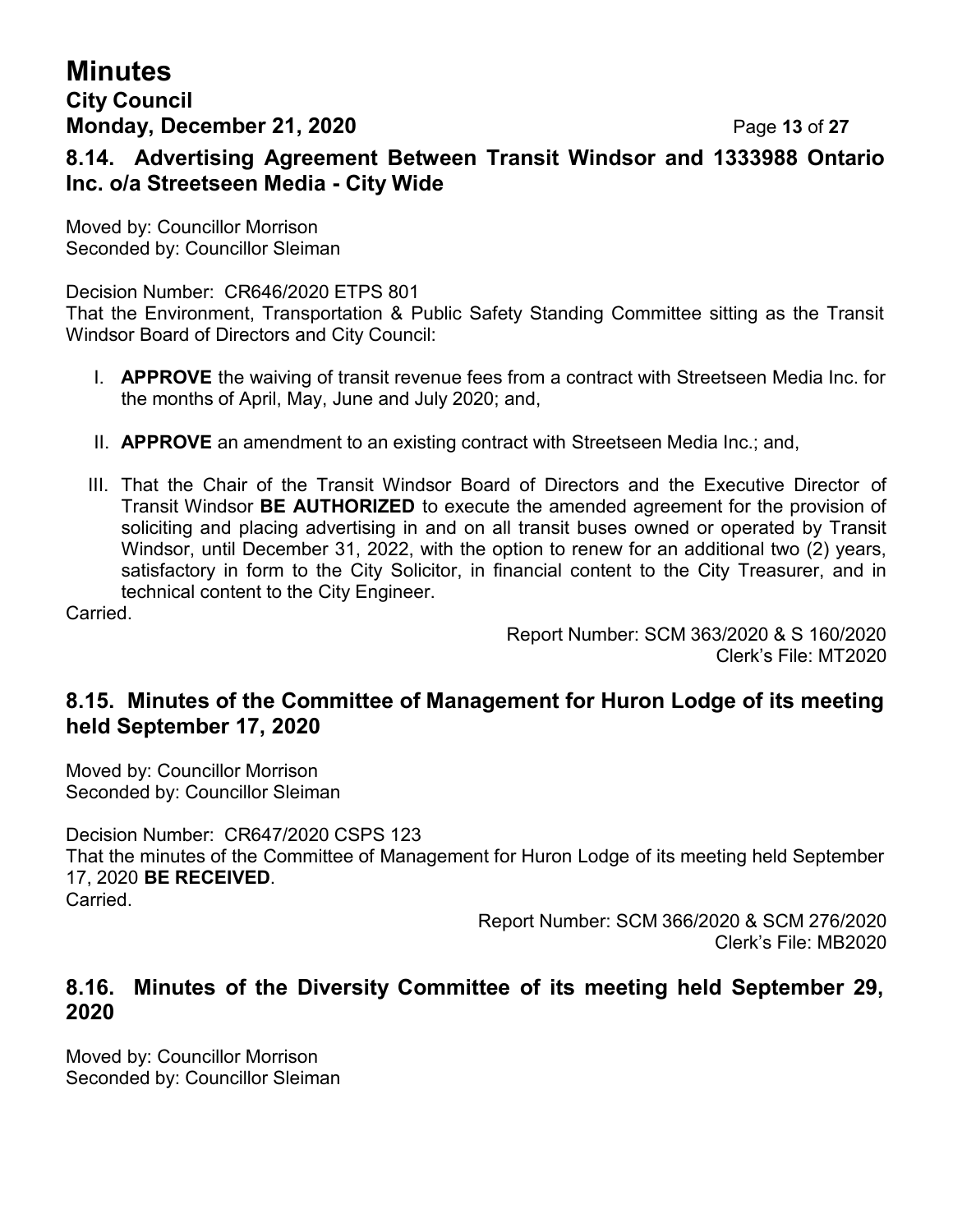# **Minutes City Council Monday, December 21, 2020 Page 14 of 27**

Decision Number: CR648/2020 CSPS 124 That the minutes of the Diversity Committee of its meeting held September 29, 2020 **BE RECEIVED**. Carried.

> Report Number: SCM 367/2020 & SCM 303/2020 Clerk's File: MB2020

## **8.17. Minutes of the Housing & Homelessness Advisory Committee of its meeting held September 23, 2020**

Moved by: Councillor Morrison Seconded by: Councillor Sleiman

Decision Number: CR649/2020 CSPS 125 That the minutes of the Housing & Homelessness Advisory Committee of its meeting held September 23, 2020 **BE RECEIVED**. Carried.

Report Number: SCM 368/2020 & SCM 304/2020 Clerk's File: MB2020

#### **8.18. Minutes of the meetings of the Executive Committee and the Board of Directors, Willistead Manor Inc., held March 12, 2020**

Moved by: Councillor Morrison Seconded by: Councillor Sleiman

Decision Number: CR650/2020 CSPS 126 That the minutes of the Executive Committee and the Board of Directors, Willistead Manor Inc., of its meeting held March 12, 2020 **BE RECEIVED**. Carried.

Report Number: SCM 369/2020 & SCM 123/2020 Clerk's File: MB2020

# **8.19. Report No. 110 of the Board of Directors, Willistead Manor Inc., of its meeting held March 12, 2020**

Moved by: Councillor Morrison

Seconded by: Councillor Sleiman

Decision Number: CR651/2020 CSPS 127

That Report No. 110 of the Board of Directors, Willistead Manor Inc., of its meeting held March 12, 2020 indicating:

THAT the Board of Directors, Willistead Manor Inc. APPROVE the following member and chairperson sub-committee appointments; and,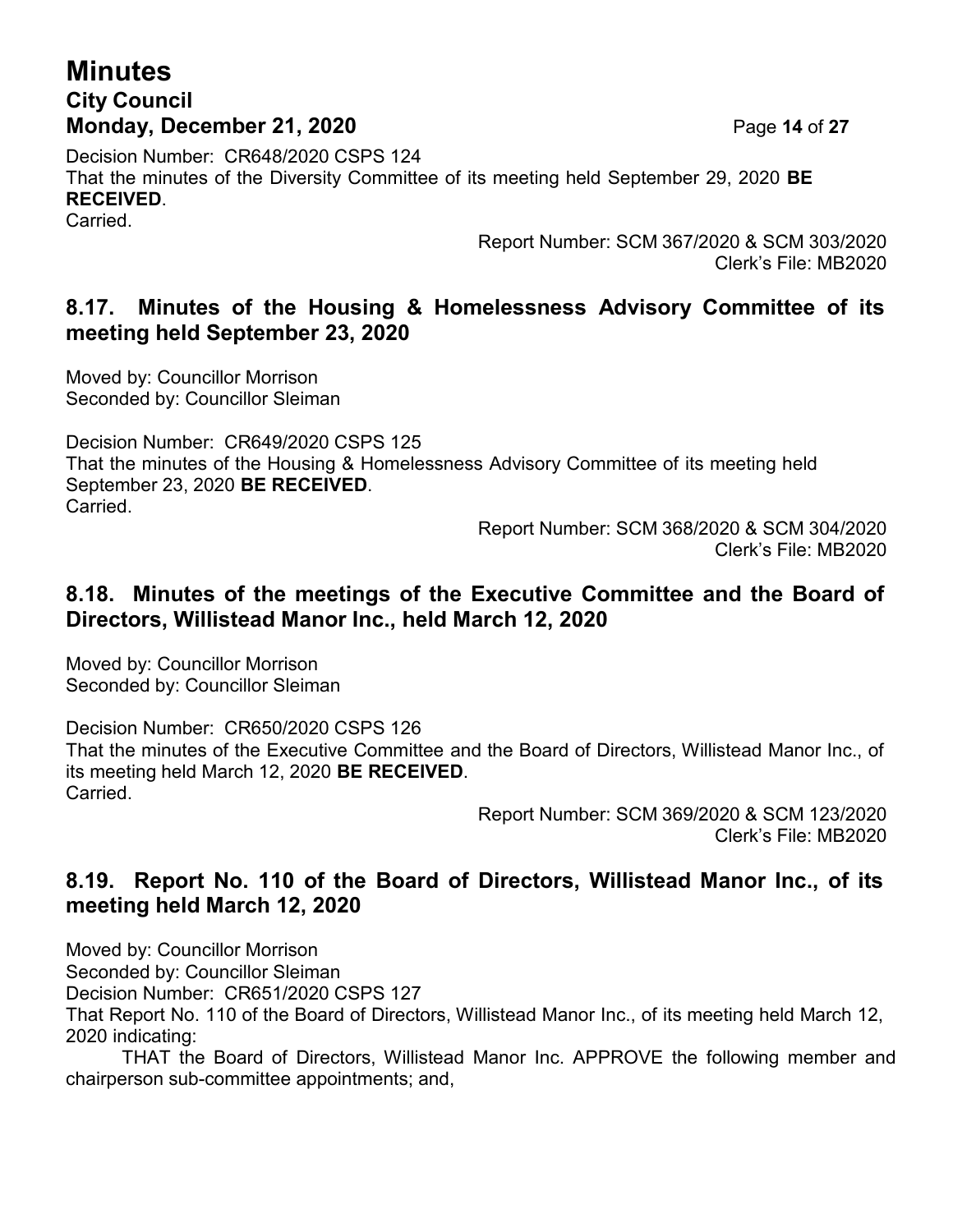# **Minutes City Council Monday, December 21, 2020** Page 15 of 27

THAT each sub-committee PREPARE a statement, outlining what the committee will be responsible for as well as the committee's goals, which will be presented at a future meeting of the Board of Directors.

| <b>Acquisitions Committee:</b>            | Andalieb Abu-Zahra<br><b>Colleen Gaudette</b><br>Robert Gauthier (Chairperson)                                                                                                   |
|-------------------------------------------|----------------------------------------------------------------------------------------------------------------------------------------------------------------------------------|
| <b>Community Relations/</b><br>Promotions | Andalieb Abu-Zahra (Chairperson)<br><b>Carl Dettinger</b><br>Robert Jasey<br><b>James Evans</b>                                                                                  |
| Education                                 | Mary Jane Dettinger<br>Robert Jasey (Chairperson)                                                                                                                                |
| <b>Event Planning</b>                     | Andalieb Abu-Zahra<br>Mary Jane Dettinger<br><b>Carl Dettinger</b><br>Colleen Gaudette (Chairperson)<br><b>Robert Gauthier</b><br>Douglas Sanborn<br>Kathie Renaud (FOW)         |
| Fundraising                               | David Langstone (Chairperson)<br>James Evans<br>Douglas Sanborn                                                                                                                  |
| <b>Historical</b>                         | Mary Jane Dettinger<br>Jean Douglas Willms<br><b>Colleen Gaudette</b><br><b>Robert Gauthier</b><br>Art Jahns (Chairperson)<br>Robert Jasey<br>David Langstone<br>Douglas Sanborn |
| <b>BE APPROVED.</b><br>Carried.           |                                                                                                                                                                                  |

Report Number: SCM 370/2020 & SCM 124/2020 Clerk's File: MB2020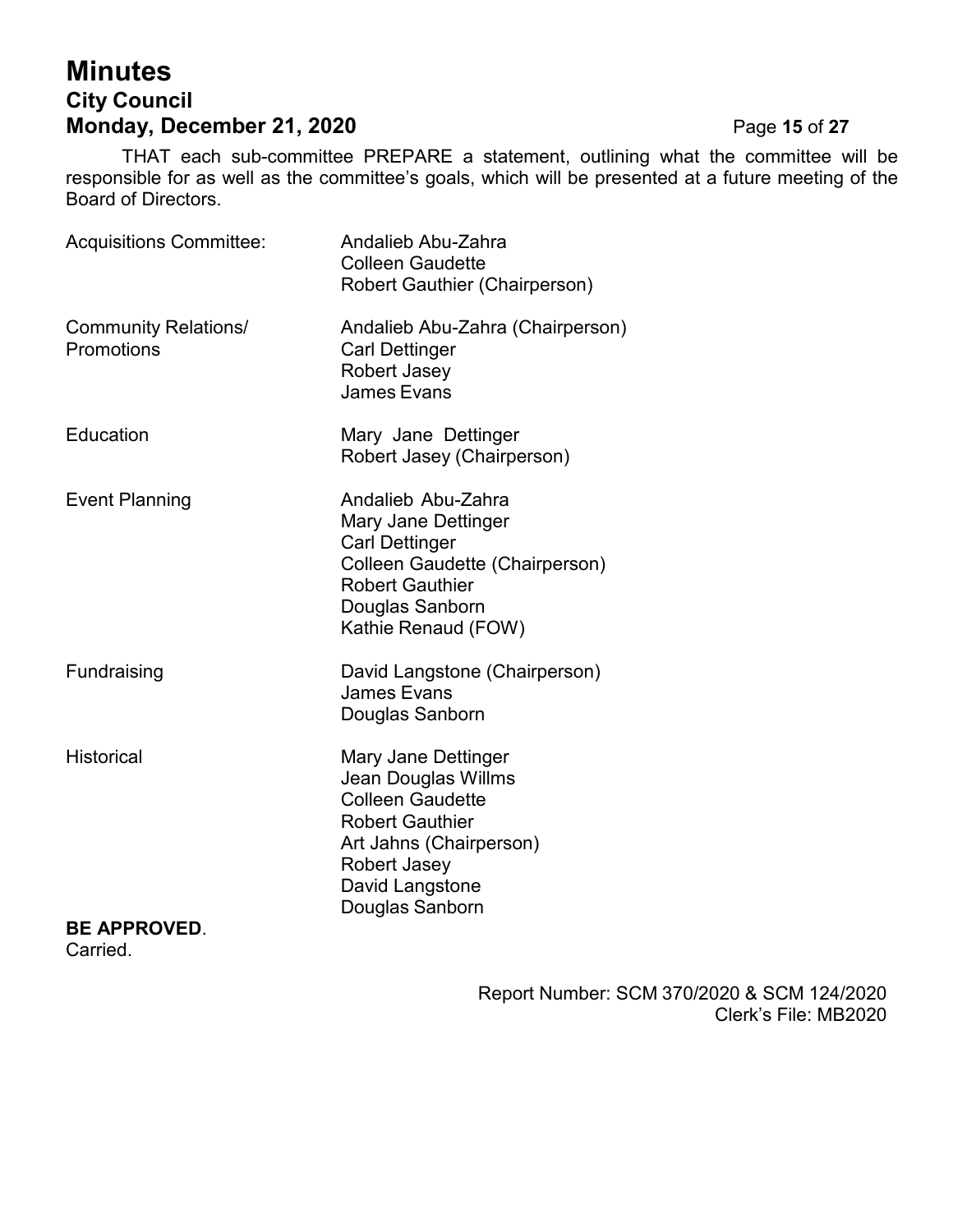# **Minutes**

**City Council Monday, December 21, 2020 Page 16 of 27** 

**8.20. Minutes of the Meeting of the Board of Directors, Willistead Manor Inc., held on October 8, 2020**

Moved by: Councillor Morrison Seconded by: Councillor Sleiman

Decision Number: CR652/2020 CSPS 128 That the minutes of the Board of Directors, Willistead Manor Inc., of its meeting held October 8, 2020 **BE RECEIVED**. Carried.

> Report Number: SCM 371/2020 & SCM 326/2020 Clerk's File: MB2020

#### **8.21. Report No. 111 of the Board of Directors, Willistead Manor Inc. - Reappointment of Board Members**

Moved by: Councillor Morrison Seconded by: Councillor Sleiman

Decision Number: CR653/2020 CSPS 129

That Report No. 111 of the Board of Directors, Willistead Manor Inc., indicating:

That the following persons BE RE-APPOINTED to the Board of Directors, Willistead Manor Inc., for a two year term expiring August 17, 2022.

- A. Abu-Zahra
- J. Evans
- R. Gauthier
- D. Sanborn

#### **BE APPROVED**.

Carried.

Report Number: SCM 372/2020 & SCM 327/2020 Clerk's File: MB2020

# **8.22. Report No. 112 of the Board of Directors, Willistead Manor Inc. - 2019 Annual Report**

Moved by: Councillor Morrison Seconded by: Councillor Sleiman

Decision Number: CR654/2020 CSPS 130

That Report No. 112 of the Board of Directors, Willistead Manor Inc., indicating:

That the Annual Report and Financial Statements on the affairs and operations of Willistead Manor Inc. for the year 2019, attached as Appendix A, BE ACCEPTED as presented.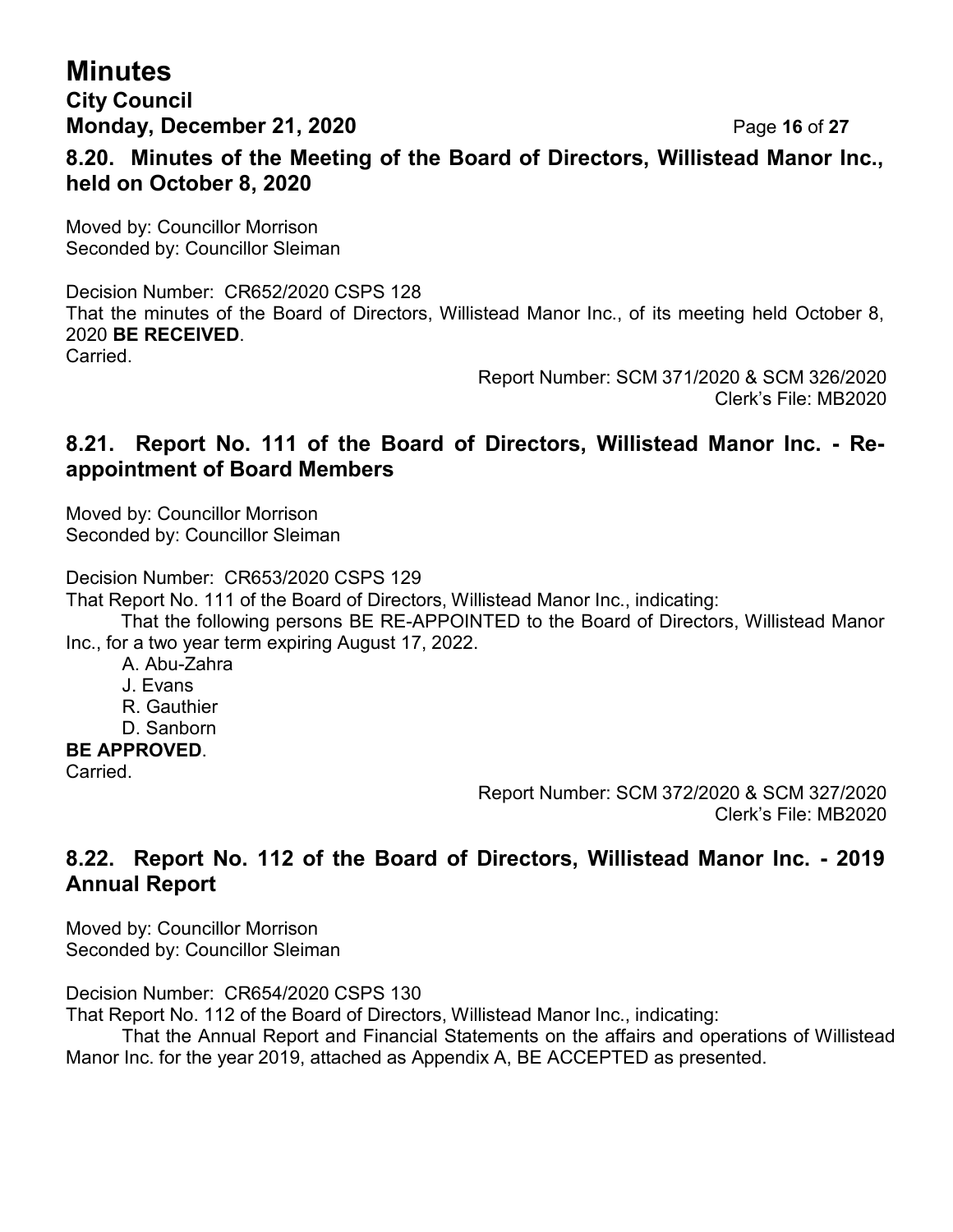# **Minutes City Council Monday, December 21, 2020 Page 17 of 27**

That upon acceptance of the 2019 Annual Report by City Council, copies BE FORWARDED to a list of appropriate parties as approved by the Board.

That in accordance with Sections 6 (c) of the *City of Windsor Act, 1981,* an amount of \$8,361. BE PAID OVER to the City of Windsor Willistead Capital Restoration Reserve Fund. **BE APPROVED**.

Carried.

Report Number: SCM 373/2020 & SCM 328/2020 Clerk's File: MB2020

#### **8.23. CQ 16-2019 - Options for Invasive Species Management - East Bank of Little River**

Moved by: Councillor Morrison Seconded by: Councillor Sleiman

Decision Number: CR655/2020

That Administration **BE REQUESTED** to report back to Council outlining the costs associated with undertaking an invasive species management strategy citywide. Carried.

> Report Number: SCM 374/2020 & S 164/2020 Clerk's File: SR2020

### **8.24. Update:** *Housing Services Act* **and 2021 Rent Increase Guideline Regulatory Amendments - City Wide**

Moved by: Councillor Morrison Seconded by: Councillor Sleiman

Decision Number: CR656/2020 CSPS 132

That the report of the Coordinator, Housing Administration and Policy dated November 13, 2020 entitled "Update: *Housing Services Act* and 2021 Rent Increase Guideline Regulatory Amendments – City Wide" **BE RECEIVED**; and,

That a letter **BE SENT** to the Ministry of Municipal Affairs & Housing and The Ontario Municipal Social Services Association (OMSSA) outlining concerns with Bill 204 specifically relating to the Rent Geared to Income component. **Carried** 

> Report Number: SCM 375/2020 & S 165/2020 Clerk's File: GH/16905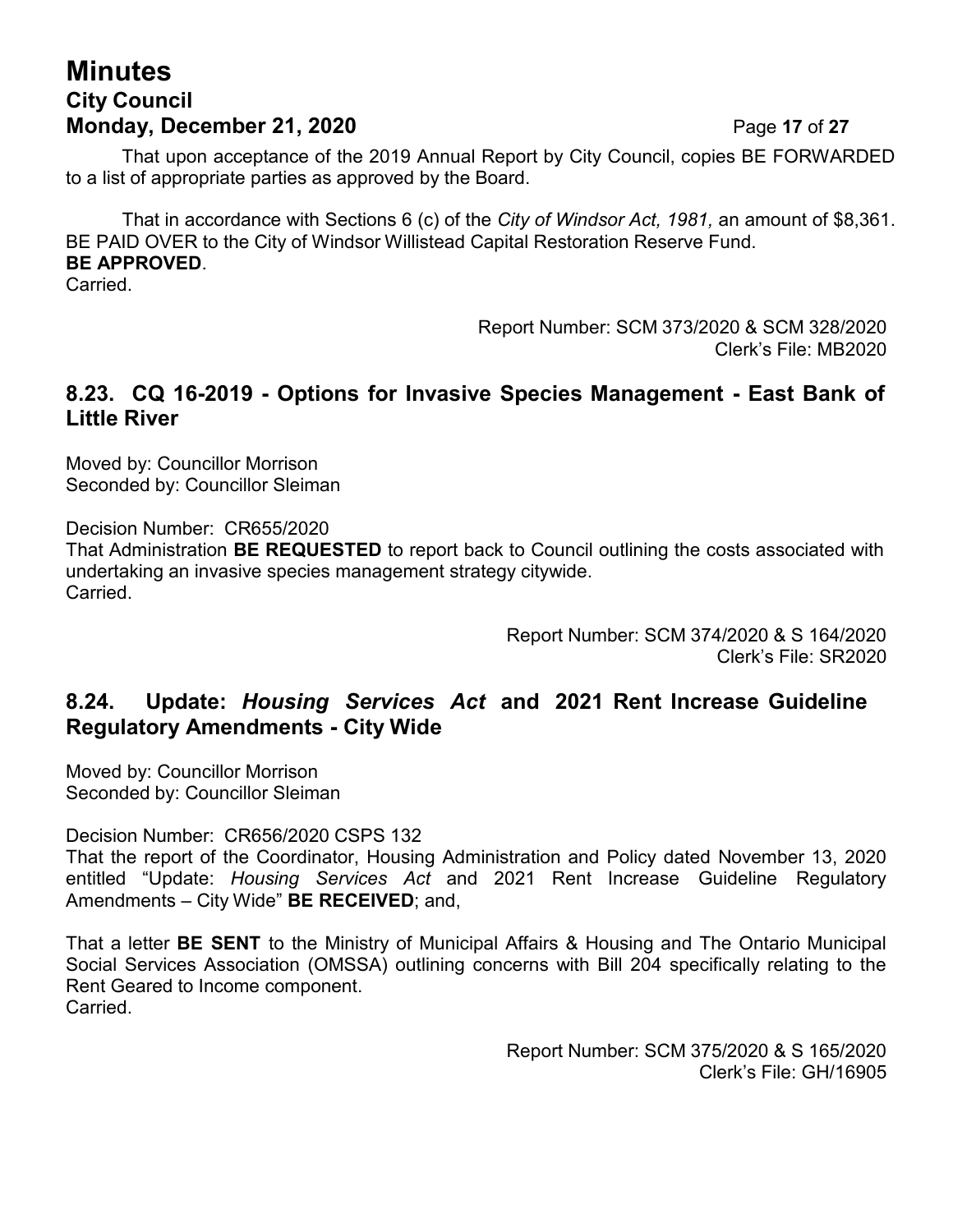# **Minutes**

#### **City Council Monday, December 21, 2020 Page 18 of 27**

# **8.25. Windsor Essex 2019 Annual Report to the Community on the 10 Year Housing and Homelessness Master Plan City Wide**

Moved by: Councillor Morrison Seconded by: Councillor Sleiman

Decision Number: CR657/2020 CSPS 133 That the Windsor Essex 2019 Annual Report to the Community on the 10 Year Housing and Homelessness Master Plan **BE RECEIVED** for information purposes. Carried.

> Report Number: SCM 376/2020 & S 166/2020 Clerk's File: GH/11710

## **11.1. Award of RFP 129-20 - Little River Drain Improvements - VIA Chatham Subdivision to Lauzon Road - Ward 7**

Moved by: Councillor Morrison Seconded by: Councillor Sleiman

Decision Number: CR659/2020

That City Council **APPROVE** entering into an agreement with Water's Edge Environmental Solutions Team Ltd. for the provisions of consulting services related to the City of Windsor - Little River Channel Improvements - VIA Chatham Subdivision to Lauzon Road, RFP 129-20, in the amount of \$115,988.40 plus applicable taxes; and,

That the Chief Administrative Officer and the City Clerk **BE AUTHORIZED** to sign the agreement with Water's Edge Environmental Solutions Team Ltd., satisfactory in form to the City Solicitor, in technical content to the City Engineer and in financial content to the City Treasurer; and,

That City Council **APPROVE** the transfer of \$30,000 from the Sewer Surcharge Reserve (F153) to project 7201023 Little River Improvements – VIA Chatham Subdivision to Lauzon Road. Carried.

> Report Number: C 242/2020 Clerk's File: SW/14003

### **11.2. Confirm & Ratify Email Poll of Council - Recommended Extended Closure of Indoor Recreation Facilities and Grey Zone Recommendations for Parks and Recreation-City Wide**

Moved by: Councillor Morrison Seconded by: Councillor Sleiman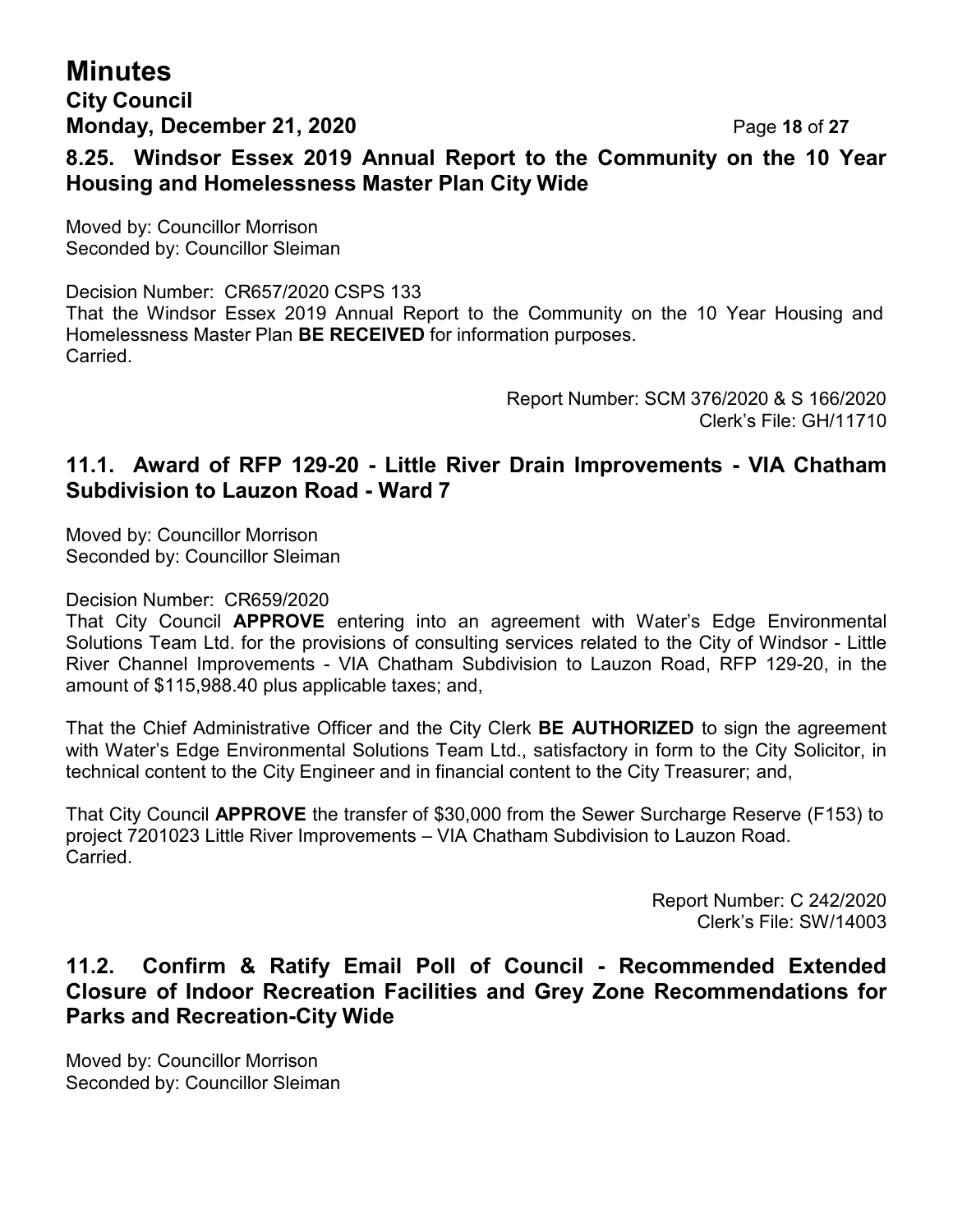# **Minutes City Council Monday, December 21, 2020 Page 19 of 27**

Decision Number: CR660/2020

That the results of the email poll authorized by Mayor Drew Dilkens on Wednesday, December 9, 2020, approving the following resolution unanimously, **BE CONFIRMED AND RATIFIED**:

THAT all indoor recreation and culture facilities BE CLOSED until at least January 15, 2021 to reduce the risk of spreading COVID-19 within these centres during and immediately following the holiday break.

Carried.

Report Number: C 244/2020 Clerk's File: MH/13786

# **9. REQUEST FOR DEFERRALS, REFERRALS AND/OR WITHDRAWALS**

### **8.8. Report No. 107 of the Windsor Essex County Environment Committee - E-- Mail Poll regarding Phase-out Gas-Fired Electricity Generation**

Moved by: Councillor McKenzie Seconded by: Councillor Kaschak

Decision Number: CR640/2020 ETPS 793

That Report No. 107 of the Windsor Essex County Environment Committee -E-Mail Poll regarding Phase-out Gas-Fired Electricity Generation **BE REFERRED** to the Supervisor of Environmental Sustainability & Climate Change for her review and to provide comment on what was being recommended, for Council's consideration. Carried.

> Report Number: SCM 354/2020 & SCM 319/2020 Clerk's File: MB2020

# **10. PRESENTATIONS AND DELEGATIONS**

#### **Dr. Wajid Ahmed, Medical Officer of Health, Windsor Essex County Health Unit; and Stephen Laforet, Fire Chief/Community Emergency Management Coordinator**

Dr. Wajid Ahmed, Medical Officer of Health, Windsor Essex County Health Unit; and Stephen Laforet, Fire Chief/Community Emergency Management Coordinator, appear before Council to provide an update on where things stand in the community related to Covid-19 and conclude by suggestions and recommendations to families regarding holiday gatherings.

Moved by: Councillor Gignac Seconded by: Councillor Holt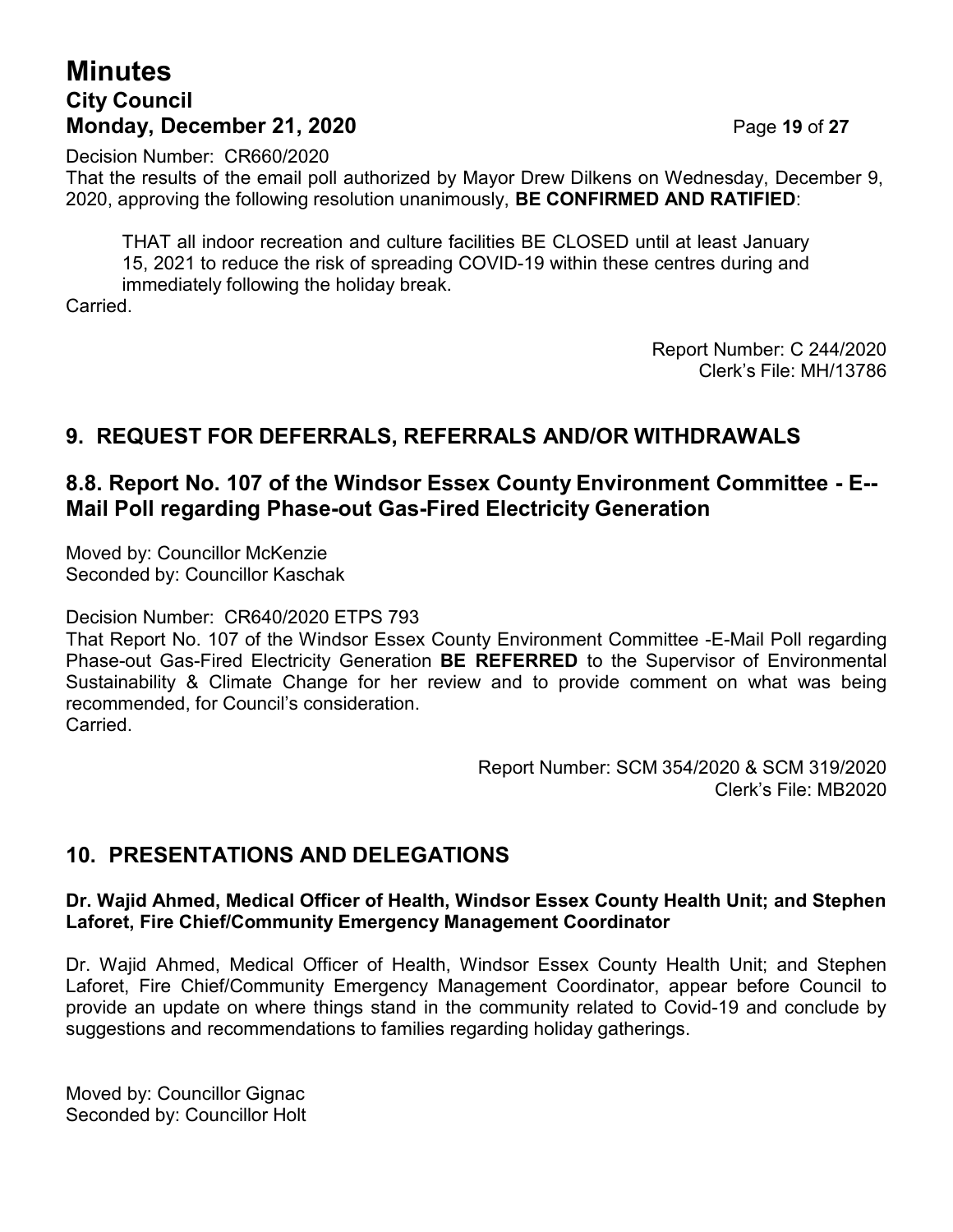# **Minutes City Council Monday, December 21, 2020 Page 20 of 27**

Decision Number: CR658/2020

That in light of the ongoing Covid-19 pandemic and the provincial lockdown measures announced December 21, 2020, that Administration **BE DIRECTED** to close immediately all out-door public skating facilities, for a minimum of at least 28 days, mirroring the provincial lockdown framework for southern Ontario. Carried.

Clerk's File: SR2021

# **11. REGULAR BUSINESS ITEMS (Non-Consent Items)**

None presented.

# **12. CONSIDERATION OF COMMITTEE REPORTS**

### **12.1. (i) Report of the Special In-Camera meeting or other Committee as may be held prior to Council**

Moved by: Councillor Francis Seconded by: Councillor Gignac

Decision Number: CR629/2020

That the report of the In Camera meeting held December 21, 2020 **BE ADOPTED** as presented. Carried.

Clerk's File: ACO2020

# **12.2. Special Meeting of Council - In Camera, December 2, 2020**

Moved by: Councillor Francis Seconded by: Councillor Gignac

Decision Number: CR661/2020

That the report of the In Camera meeting held December 2, 2020 **BE ADOPTED** as presented. **Carried** 

> Report Number: SCM 378/2020 Clerk's File: ACO2020

# **13. BY-LAWS (First and Second Reading)**

Moved by: Councillor Holt Seconded by: Councillor Kaschak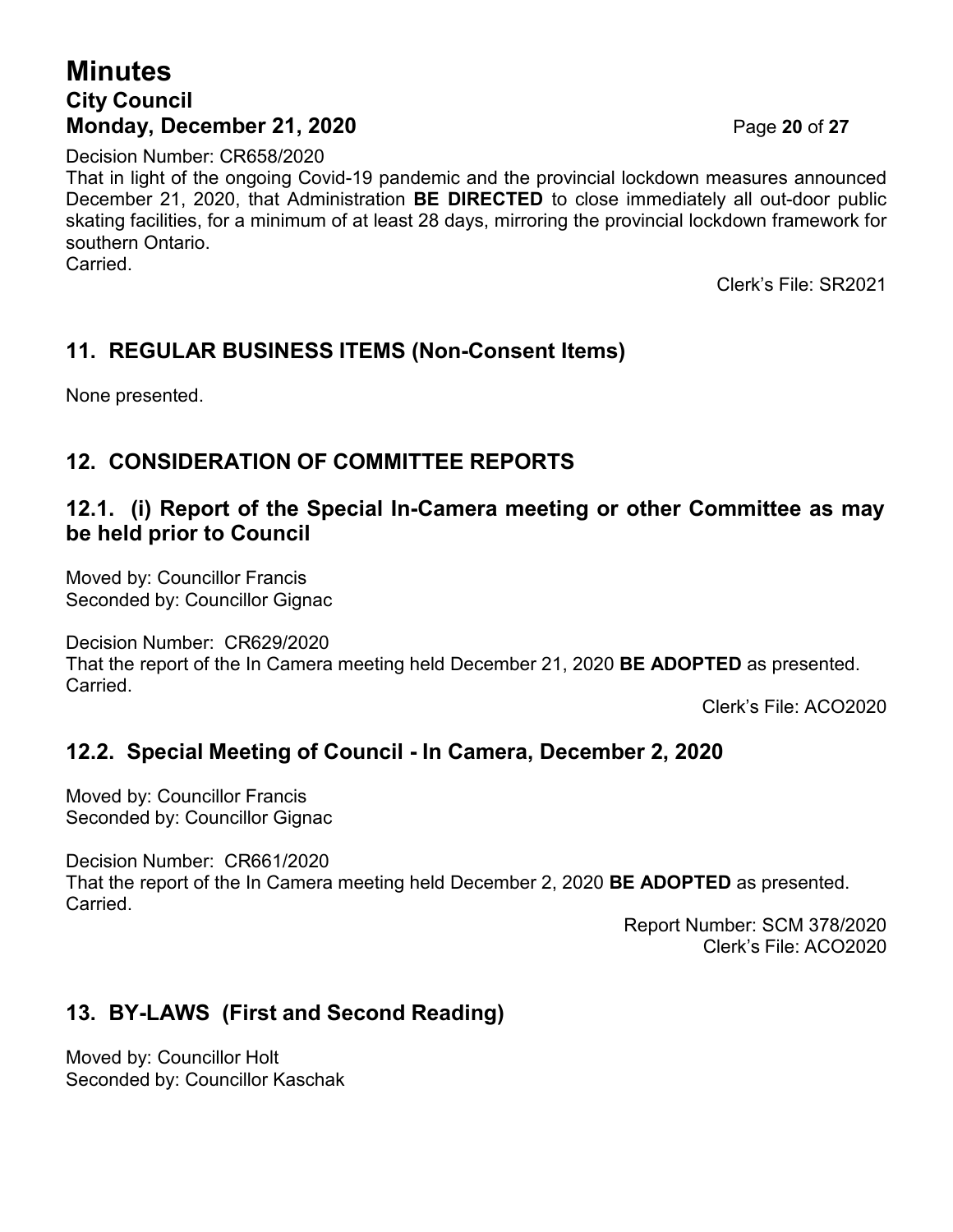# **Minutes City Council Monday, December 21, 2020 Page 21 of 27**

That the following By-laws No. 166-2020 through 173-2020 (inclusive) be introduced and read a first and second time:

**166-2020** A BY-LAW TO ASSUME FOR SUBSEQUENT CLOSURE THE 4.27 METRE EAST/WEST ALLEY LOCATED NEXT SOUTH OF RIVERSIDE DRIVE EAST, WEST OF ROSSINI BOULEVARD AND EAST OF GEORGE AVENUE, CITY OF WINDSOR, authorized by CR508/2019 dated October 7, 2019.

**167-2020** A BY-LAW TO CLOSE, STOP UP AND CONVEY THE 4.27 METRE EAST/WEST ALLEY LOCATED NEXT SOUTH OF RIVERSIDE DRIVE EAST, WEST OF ROSSINI BOULEVARD AND EAST OF GEORGE AVENUE, CITY OF WINDSOR, authorized by CR508/2019 dated October 7, 2019.

**168-2020** A BY-LAW TO ASSUME FOR SUBSEQUENT CLOSURE THE 2.40 METRE NORTH/SOUTH ALLEY LOCATED SOUTH OF BROCK STREET, NORTH OF PRINCE ROAD, WEST OF BIRCH STREET AND EAST OF MULFORD COURT, CITY OF WINDSOR, authorized by CR173/2019 dated April 15, 2019.

**169-2020** A BY-LAW TO CLOSE, STOP UP AND CONVEY THE 2.40 METRE NORTH/SOUTH ALLEY LOCATED SOUTH OF BROCK STREET, NORTH OF PRINCE ROAD, WEST OF BIRCH STREET AND EAST OF MULFORD COURT, CITY OF WINDSOR, authorized by CR173/2019 dated April 15, 2019.

**170-2020** A BY-LAW TO FURTHER AMEND BY-LAW NUMBER 8600 CITED AS THE "CITY OF WINDSOR ZONING BY-LAW", authorized by CR200/2020 dated May 4, 2020.

**171-2020** A BY-LAW TO ADOPT AMENDMENT NO. 132 TO THE OFFICIAL PLAN OF THE CITY OF WINDSOR, authorized by CR456/2020 dated September 14, 2020.

**172-2020** A BY-LAW TO FURTHER AMEND BY-LAW NUMBER 8600 CITED AS THE "CITY OF WINDSOR ZONING BY-LAW", authorized by CR456/2020 dated September 14, 2020.

**173-2020** A BY-LAW TO CONFIRM PROCEEDINGS OF THE COUNCIL OF THE CORPORATION OF THE CITY OF WINDSOR AT ITS MEETING HELD ON THE 21ST DAY OF DECEMBER, 2020. Carried.

### **14. MOVE BACK INTO FORMAL SESSION**

Moved by: Councillor Gill Seconded by: Councillor McKenzie

That the Committee of the Whole does now rise and report to Council respecting the business items considered by the Committee: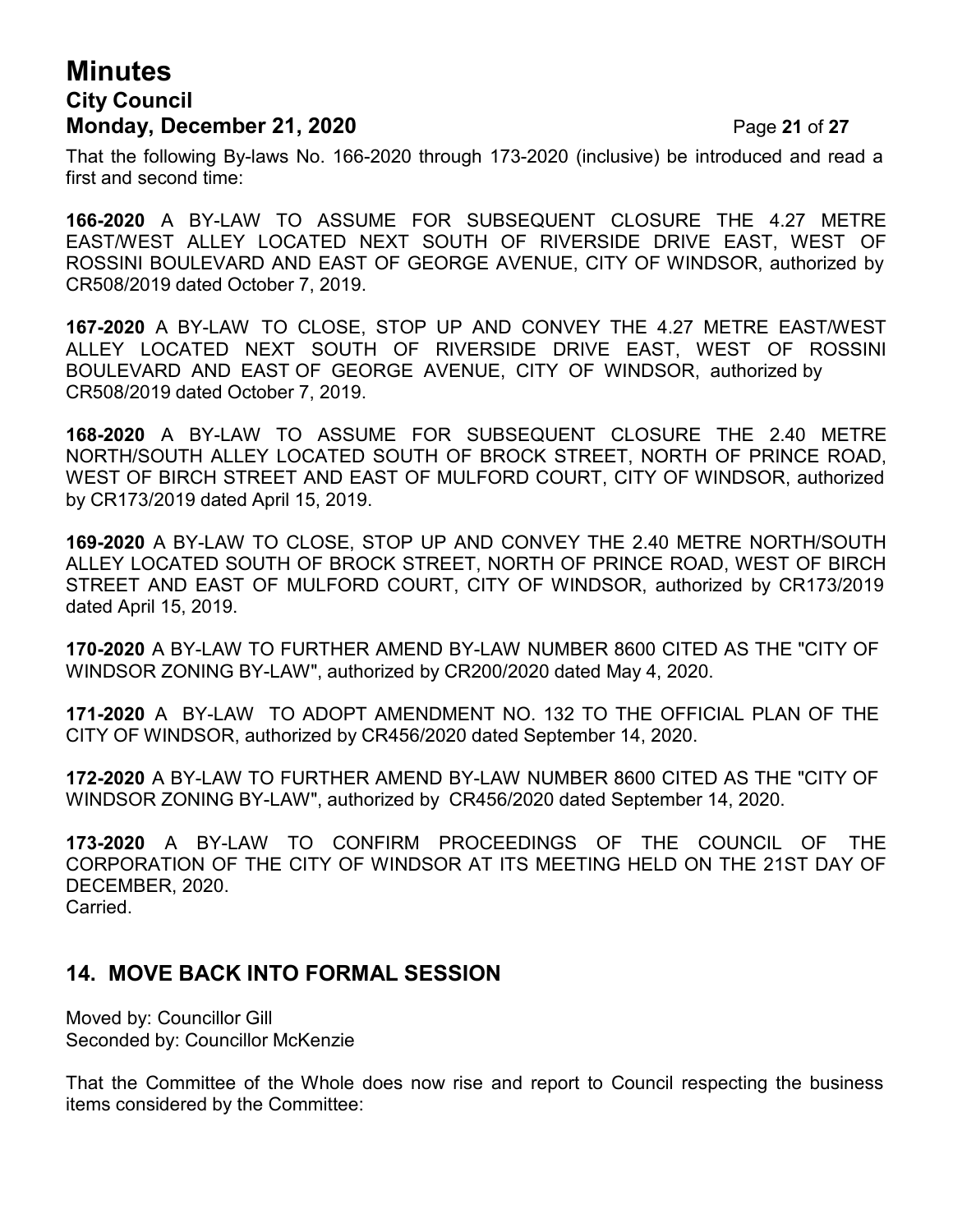# **Minutes City Council Monday, December 21, 2020 Page 22 of 27**

- 1) Communication Items (as amended)
- 2) Consent Agenda (as amended)
- 3) Items Deferred
- Items Referred
- 4) Consideration of the Balance of Business Items (as amended)
- 5) Committee Reports (as presented)
- 6) By-laws given first and second readings (as presented)

Carried.

# **15. NOTICES OF MOTION**

Councillor McKenzie gives notice that he intends to introduce a motion for consideration at the January 18, 2021 meeting of Council regarding recent changes enacted by the provincial government to the *Conservation Authorities Act* through Bill 229.

Clerk's File: GP2021

# **16. THIRD AND FINAL READING OF THE BY-LAWS**

Moved by: Councillor Morrison Seconded by: Councillor Sleiman

That the By-laws No. 166-2020 through 173-2020 having been read a first and second time be now read a third time and finally passed and that the Mayor and Clerk **BE AUTHORIZED** to sign and seal the same notwithstanding any contrary provision of the Council. Carried.

# **17. PETITIONS**

None presented.

# **18. QUESTION PERIOD**

# **18.1. CQ 34-2020**

Moved by: Councillor Francis Seconded by: Councillor Gignac

### Decision Number: CR662/2020

That the following Council Question by Councillor Kaschak **BE APPROVED,** and that Administration **BE DIRECTED** to proceed with the necessary actions to respond to the Council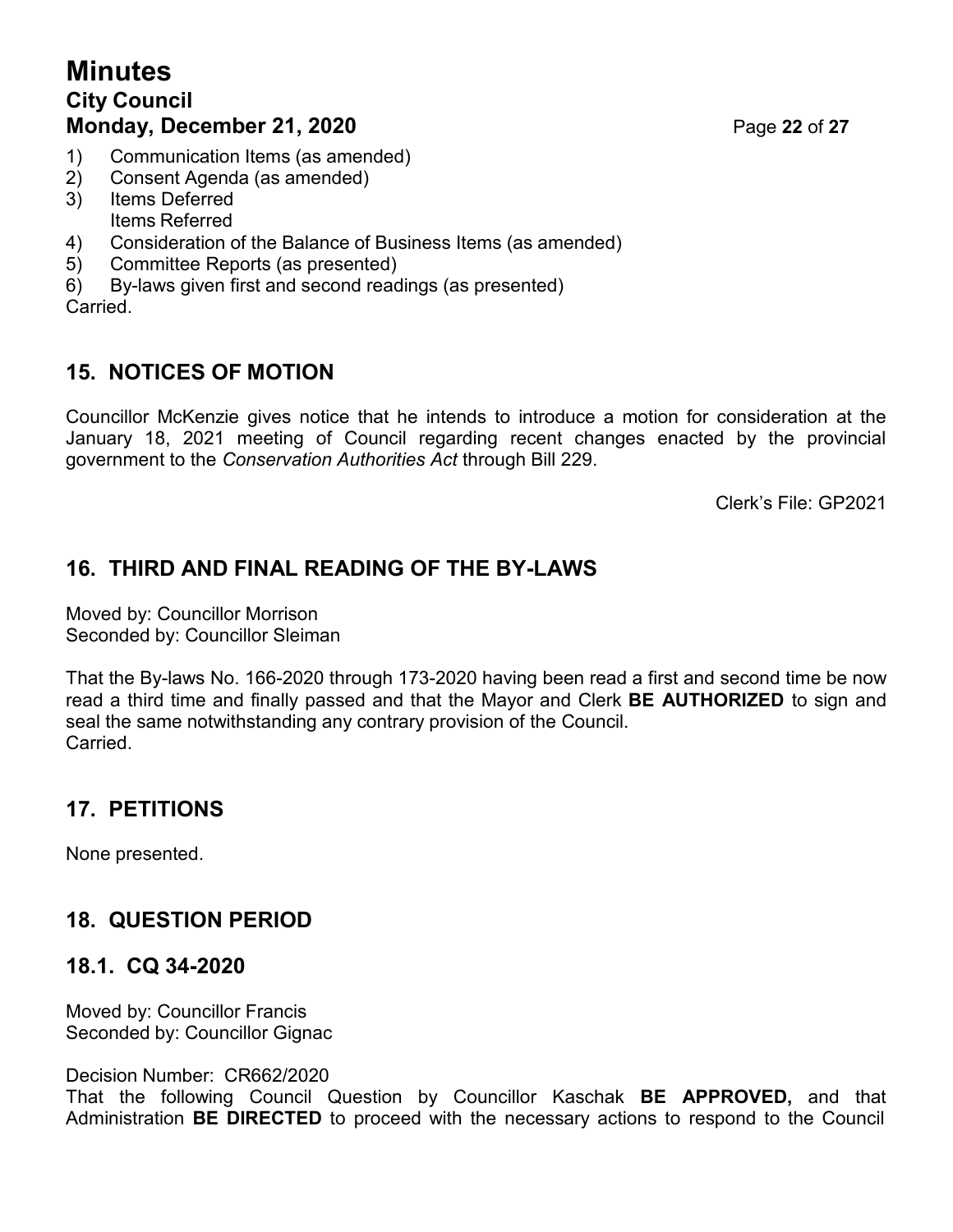# **Minutes City Council Monday, December 21, 2020 Page 23 of 27**

Question in the form of a written report, consistent with Council's instructions, and in accordance with Section 17.1 of the Procedure By-law 98-2011:

#### CQ 34-2020:

#### **Assigned to City Planner:**

Ask that Administration prepare a report regarding the potential to provide CIP funds to a private developer willing & guaranteeing to incorporate a percentage of affordable housing units into a private development build that is located outside the current CIP boundaries.

We know that Governments & the Public Sector cannot create enough affordable housing units & this process could potentially help in solving the City's need for additional affordable housing supply.

Carried.

Clerk's File: SS2020 & SPL2020

#### **18.2. CQ 35-2020**

Moved by: Councillor Francis Seconded by: Councillor Gignac

#### Decision Number: CR663/2020

That the following Council Question by Councillor Sleiman **BE APPROVED,** and that Administration **BE DIRECTED** to proceed with the necessary actions to respond to the Council Question in the form of a written report, consistent with Council's instructions, and in accordance with Section 17.1 of the Procedure By-law 98-2011:

#### CQ 35-2020:

#### **Assigned to City Solicitor:**

Ask that Administration report back at the next Council meeting with amendment to the Yard Waste, Exterior Property Maintenance and Littering By-law (By-law 3-2006) with respect to repeat offenders that receive multiple orders to comply. Repeat offenders must not be given the 7 days notice to comply. Fines and other fees apply immediately.

Carried.

Clerk's File: SW2020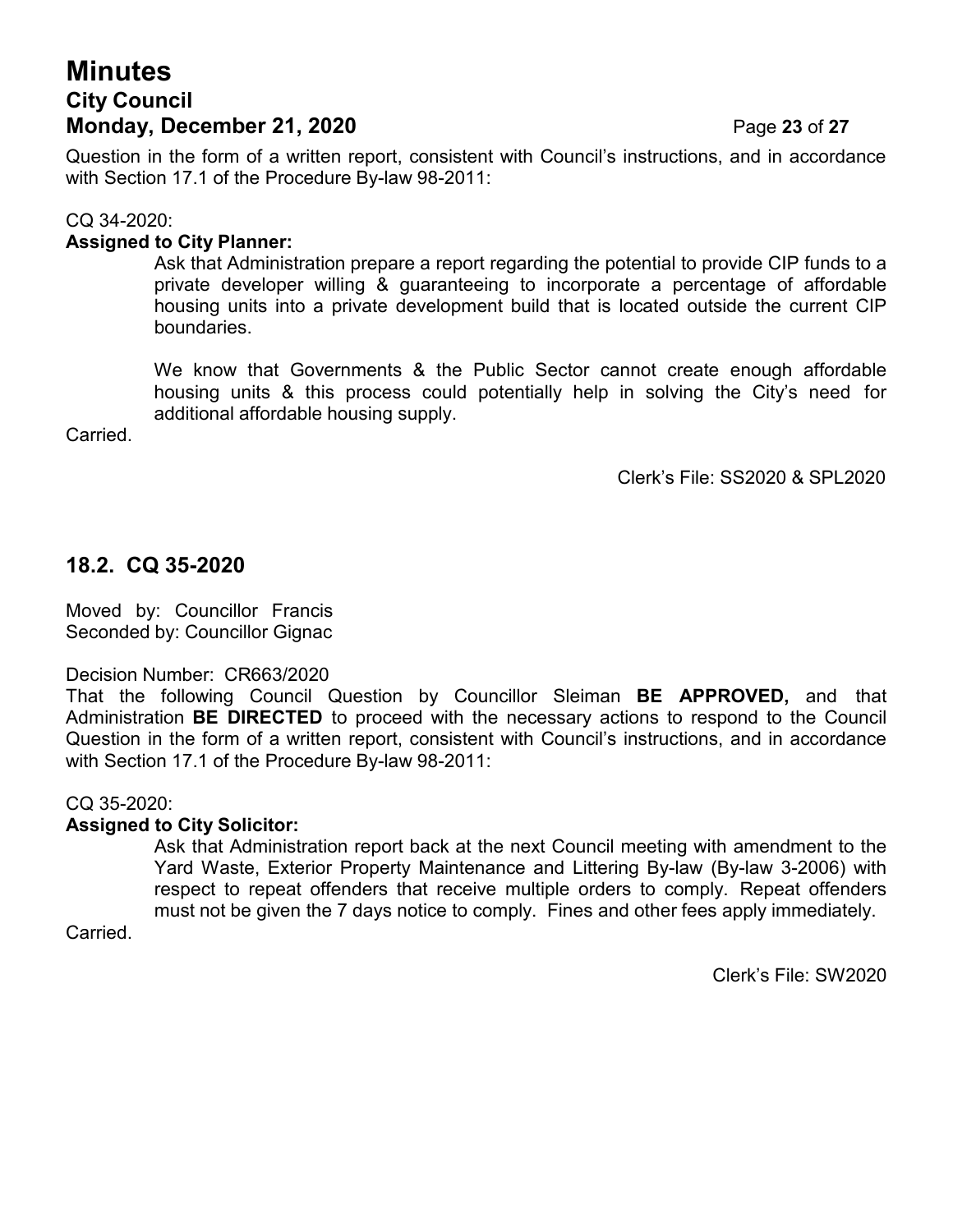# **Minutes City Council Monday, December 21, 2020 Page 24 of 27 21. ADJOURNMENT**

Moved by: Councillor Holt Seconded by: Councillor Kaschak

That this Council meeting stand adjourned until the next regular meeting of Council or at the call of the Mayor. Carried.

Accordingly, the meeting is adjourned at 3:02 o'clock p.m.

Mayor

**City Clerk**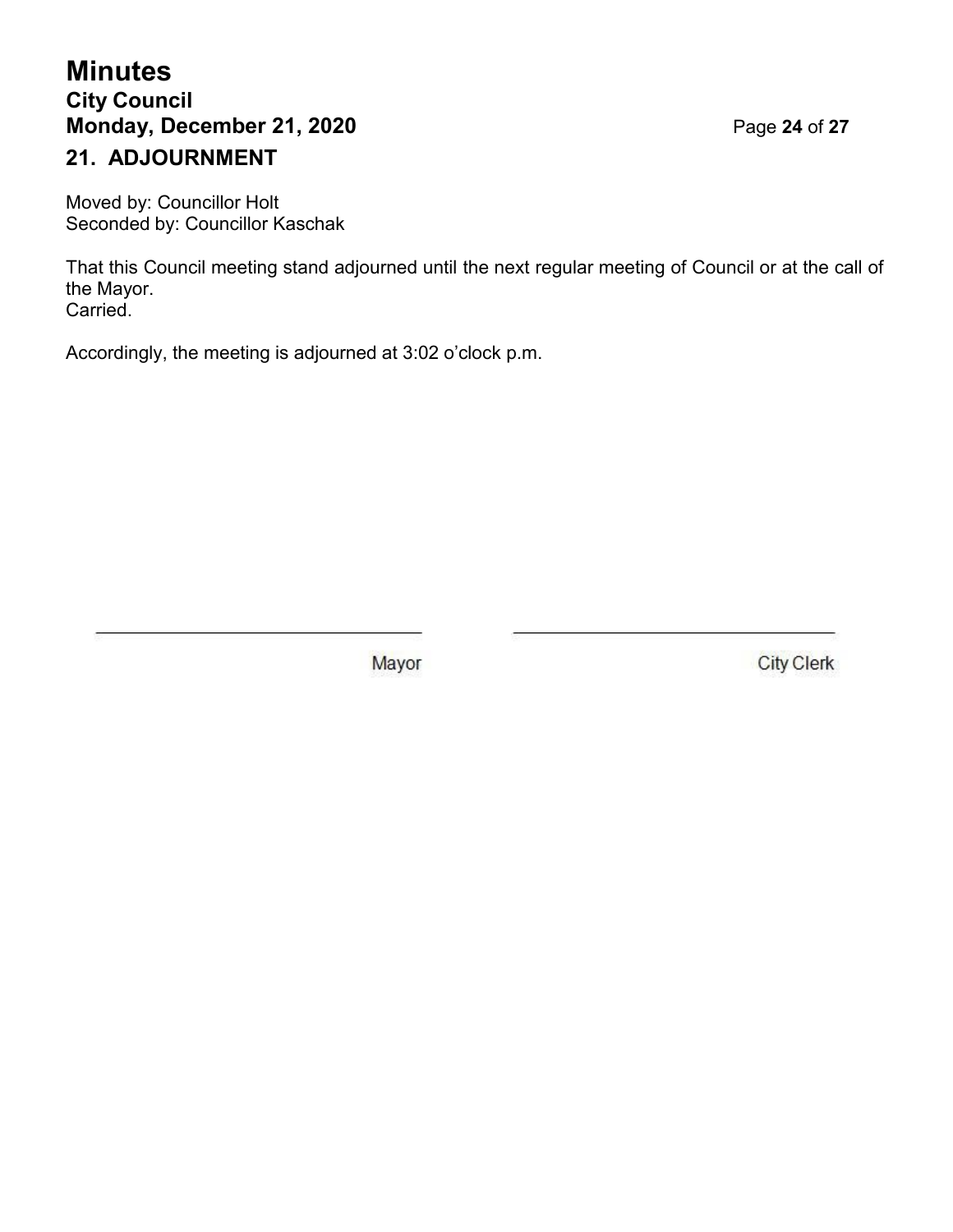# **Minutes City Council Monday, December 21, 2020 Page 25 of 27**

Adopted by Council at its meeting held December 21, 2020 (CR629/2020) VC/bm

#### **SPECIAL MEETING OF COUNCIL – IN CAMERA December 21, 2020**

**Members participating via electronic participation in accordance with Procedure By-law #98-2011 as amended, which allows for electronic participation during a declared emergency.**

**Meeting called to order at: 10:00 a.m.**

#### **Members in Attendance:**

Mayor D. Dilkens Councillor F. Francis Councillor F. Costante Councillor C. Holt Councillor R. Bortolin Councillor G. Kaschak Councillor J. Gignac Councillor K. McKenzie Councillor J. Morrison Councillor E. Sleiman Councillor J. Gill

#### **Also in attendance:**

- O. Colucci, Chief Administrative Officer (Items 2-4)
- J. Payne, Community Development and Health Commissioner and Corporate Leader Social Development, Health, Recreation and Culture (Items 2-4)
- M. Winterton, City Engineer and Corporate Leader Environmental Protection and Transportation (Items 2-4)
- V. Critchley, City Clerk/Licence Commissioner and Corporate Leader Public Engagement and Human Resources
- S. Askin-Hager, City Solicitor and Corporate Leader Economic Development and Public Safety (Items 2-4)
- A. Teliszewsky, Mayor's Chief of Staff
- T. Hunt, City Planner (Items 2-4)
- L. Higgins, Manager of Intergovernmental Subsidies (Items 2-4)
- F. Scarfone, Manager of Real Estate Services (Items 2-4)
- D. Cercone, Executive Director of Housing (Items 2-4)
- A. Dumont, Boyden Consultants (Item 1)
- H. Reidel, P. France, K. Laforet, R. Naidu, CAO Search Committee (Item 1)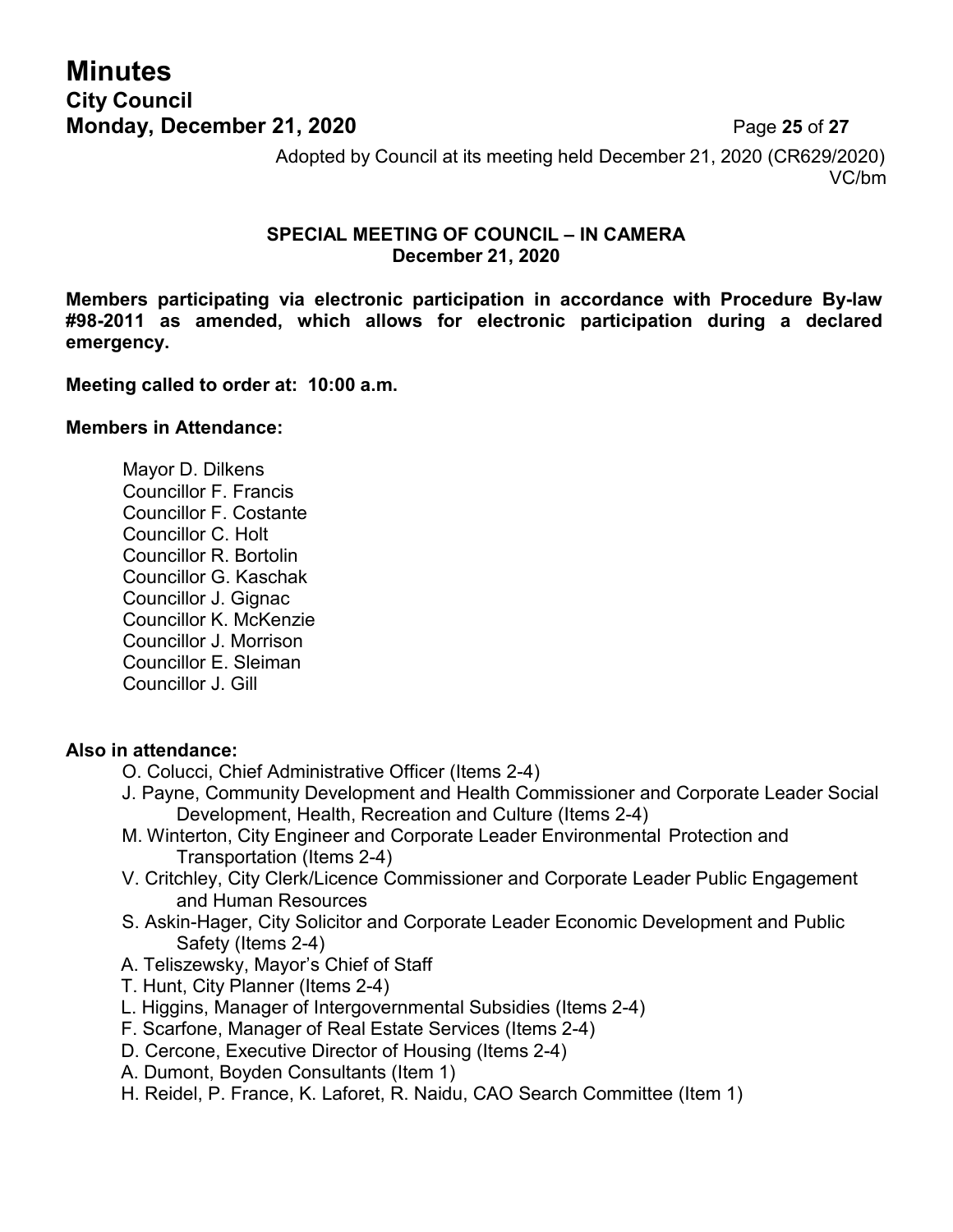# **Minutes City Council Monday, December 21, 2020 Page 26 of 27**

**Verbal Motion is presented by Councillor Sleiman, seconded by Councillor Gignac, to move in Camera for discussion of the following item(s):**

| <u>Item</u><br><u>No.</u> | <b>Subject</b>                                                                                           | Section-<br><b>Pursuant to</b><br><b>Municipal Act,</b><br>2001, as amended |
|---------------------------|----------------------------------------------------------------------------------------------------------|-----------------------------------------------------------------------------|
|                           | Personal matter – about an identifiable<br>individual – presentation – forwarded<br>under separate cover | 239(2)(b)                                                                   |
| 2.                        | Property matter - acquisition of land                                                                    | 239(2)(c)                                                                   |
| 3.                        | Property matter – purchase of land                                                                       | 239(2)(c)                                                                   |
|                           | Property matter – purchase of land                                                                       | 239(2)(c)                                                                   |

**Motion Carried.**

#### **Declarations of Pecuniary Interest:**

None declared.

**Discussion on the items of business. (Items 1, 2, 3 and 4)**

**Verbal Motion is presented by Councillor Gignac, seconded by Councillor Sleiman, to move back into public session. Motion Carried.**

#### **\*\*SEE NOTE BELOW**

**Moved by Councillor Gill, seconded by Councillor Kaschak,**

**THAT the Clerk BE DIRECTED to transmit the recommendation(s) contained in the report(s) discussed at the In-Camera Council Meeting held December 21, 2020 directly to Council for consideration at the next Regular Meeting.**